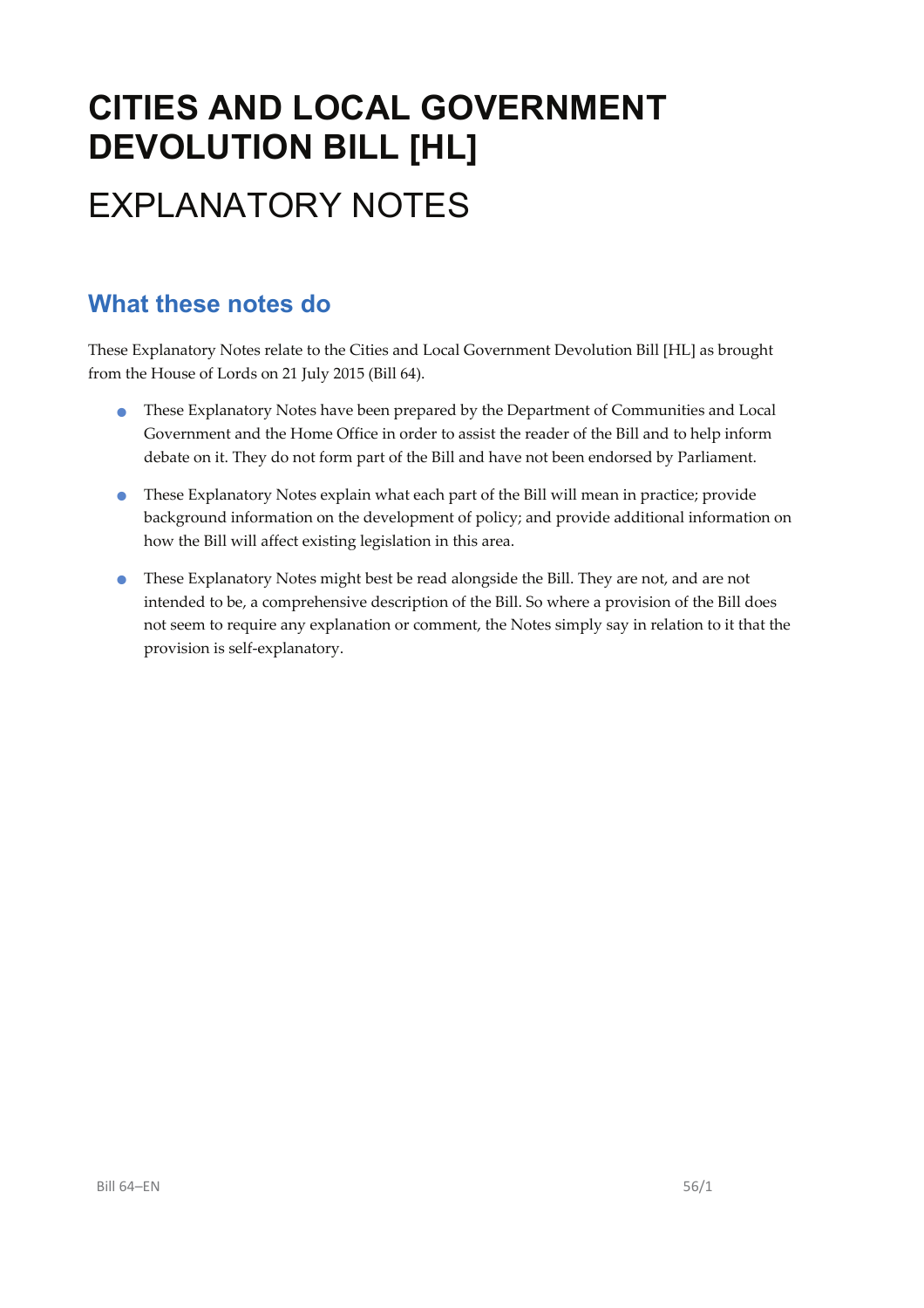## **Table of Contents**

| Subject                                                                                                                       | <b>Page of these Notes</b> |
|-------------------------------------------------------------------------------------------------------------------------------|----------------------------|
| <b>Overview of the Bill</b>                                                                                                   | 3                          |
| Policy background                                                                                                             | 3                          |
| Devolution                                                                                                                    | 3                          |
| <b>Combined Authorities</b>                                                                                                   | 4                          |
| <b>Elected Mayors</b>                                                                                                         | 4                          |
| Legal background                                                                                                              | 4                          |
| <b>Territorial extent and application</b>                                                                                     | 5                          |
| <b>Commentary on provisions of Bill</b>                                                                                       | 5                          |
| Reports and statements about local devolution                                                                                 | 5                          |
| Clause 1: Devolution: annual reports                                                                                          | 5                          |
| Clause 2: Devolution statements                                                                                               | 6                          |
| Combined authorities                                                                                                          | 6                          |
| Clause 3: Power to provide for an elected mayor                                                                               | 6                          |
| Clause 4: Deputy mayors, etc.                                                                                                 | 6                          |
| Clause 5: Functions                                                                                                           | 7                          |
| Clause 6: Financial matters                                                                                                   | 7                          |
| Combined authorities: additional functions                                                                                    | 8                          |
| Clause 7: Local authority functions                                                                                           | 8                          |
| Clause 8: Other public authority functions                                                                                    | 8                          |
| Combined authorities: other provision                                                                                         | 9                          |
| Clause 9: Overview and scrutiny committees                                                                                    | 9                          |
| Clause 10: Funding of combined authorities                                                                                    | 9                          |
| Clause 11: General power of competence                                                                                        | 9                          |
| Combined authorities and Economic Prosperity Boards: areas and procedure                                                      | 9                          |
| Clause 12: Removal of geographical restrictions in relation to Economic Prosperity Boards                                     | 9                          |
| Clause 13: Removal of geographical restrictions in relation to combined authorities                                           | 10                         |
| Clause 14: Changes to existing Economic Prosperity Board                                                                      | 10                         |
| Clause 15: Requirements in connection with establishment etc. of combined authority                                           | 10                         |
| Local authorities: governance, constitution and functions                                                                     | 10                         |
| Clause 16: Governance arrangements etc of local authorities in England                                                        | 10                         |
| Clause 17: Power to transfer etc. public authority functions to certain local authorities                                     | 11                         |
| Clause 18: Section 17: procedure etc.                                                                                         | 11                         |
| Clause 19: Devolving health service functions<br>Clause 20: Governance arrangements for local government: entitlement to vote | 12<br>12                   |
| Clause 21: Referendums to undo change to mayor and cabinet executive                                                          | 12                         |
| Final provisions                                                                                                              | 12                         |
| Clause 22: Minor and consequential amendments                                                                                 | 12                         |
| Clause 23: Extent                                                                                                             | 12                         |
| Clause 24: Commencement                                                                                                       | 12                         |
| Clause 25: Short title                                                                                                        | 12                         |
| Schedules                                                                                                                     | 12                         |
|                                                                                                                               |                            |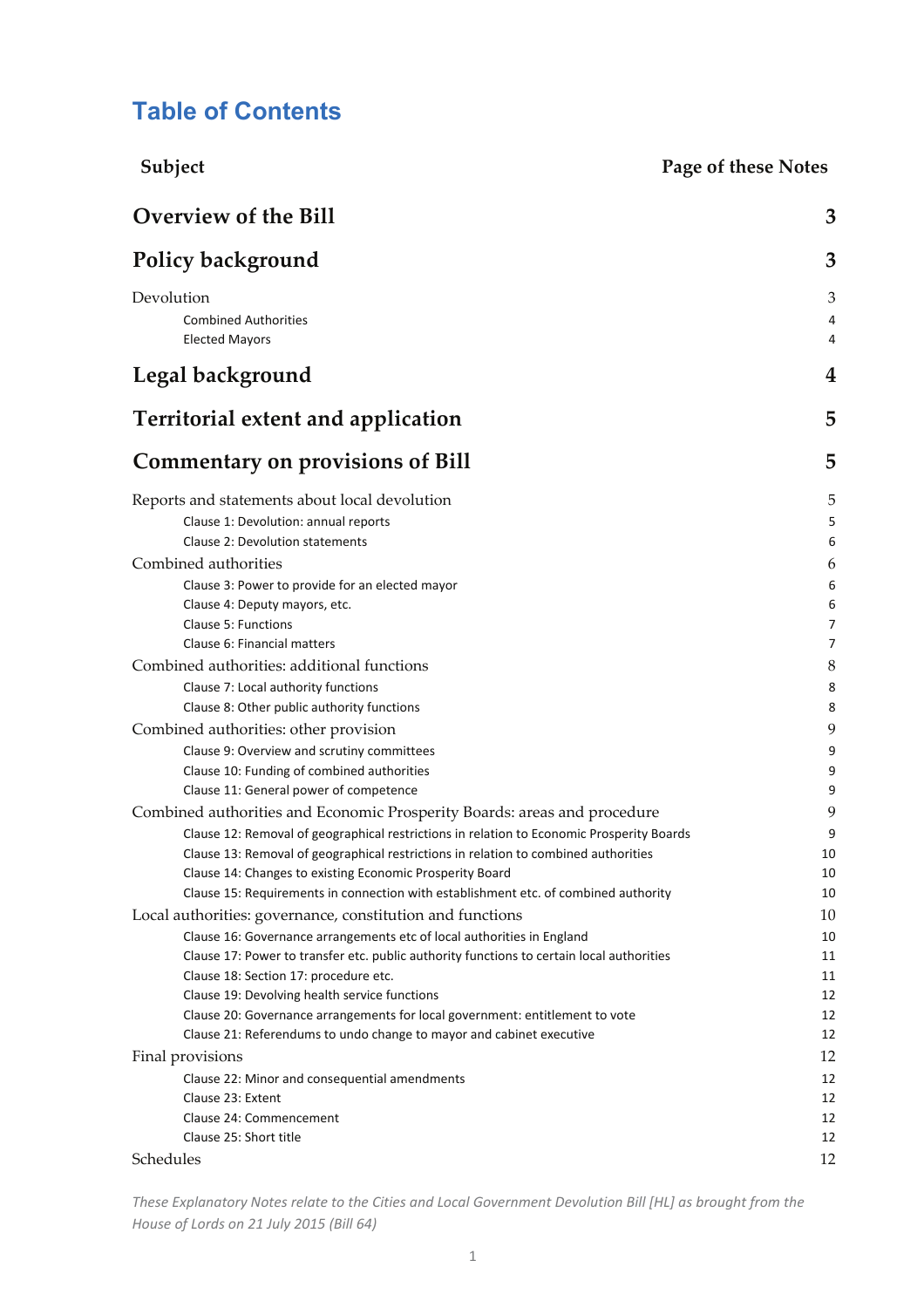| Schedule 1: Mayors for combined authority areas: further provision about elections       | 12 |
|------------------------------------------------------------------------------------------|----|
| Schedule 2: Mayors for combined authority areas: police and crime commissioner functions | 13 |
| Schedule 3: Overview and scrutiny committees                                             | 13 |
| Schedule 4: Minor and consequential amendments                                           | 14 |
| Commencement                                                                             | 14 |
| <b>Financial implications of the Bill</b>                                                | 15 |
| Parliamentary approval for financial costs or for charges imposed                        | 15 |
| Compatibility with the European Convention on Human Rights                               | 15 |
| <b>Related documents</b>                                                                 | 15 |
| Annex A - Territorial extent and application                                             | 17 |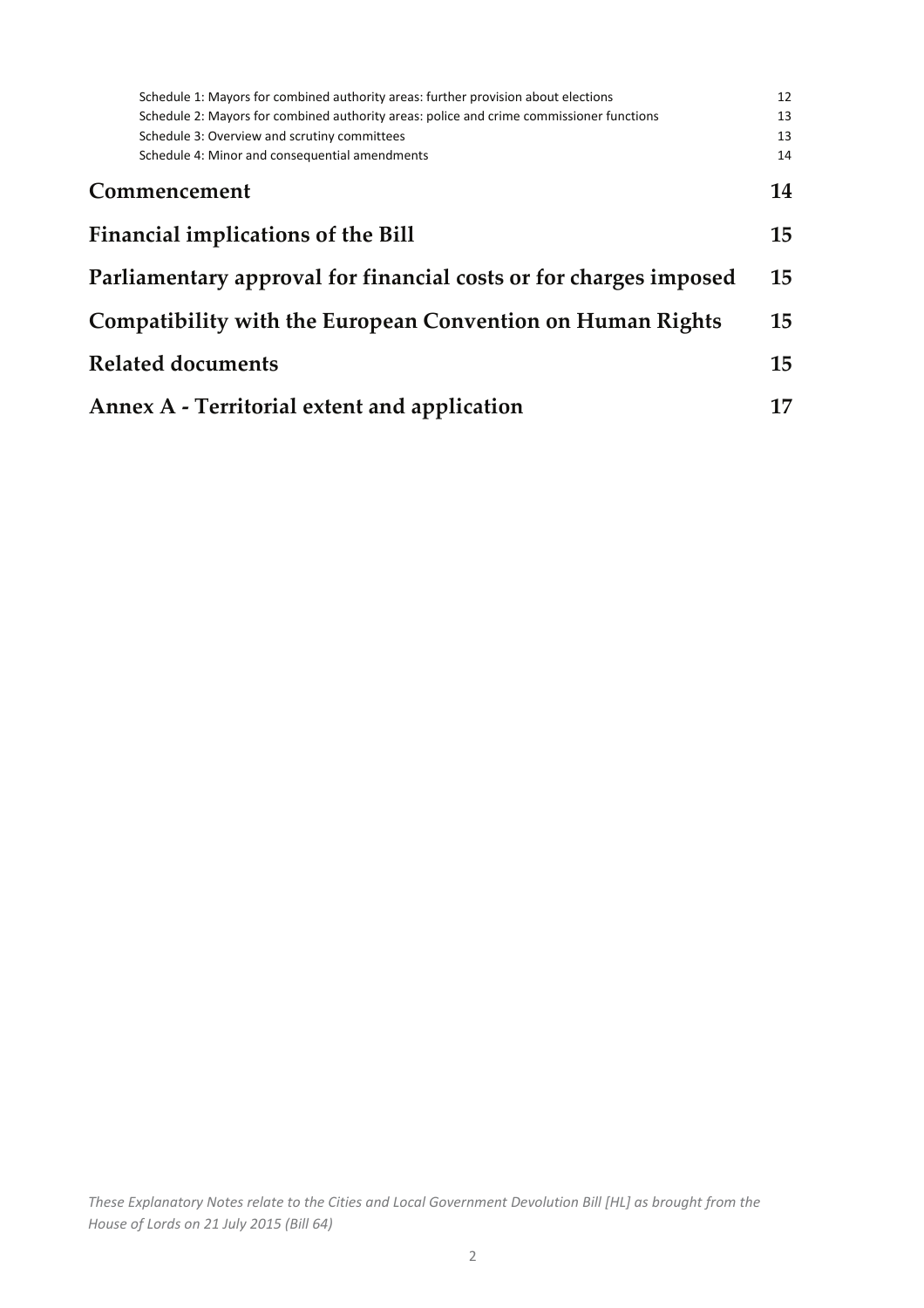## **Overview of the Bill**

- 1 The Bill is intended to support delivery of the Governmentʹs manifesto commitment to "devolve powers and budgets to boost local growth in England", in particular to "devolve farreaching powers over economic development, transport and social care to large cities which choose to have elected mayors" and "legislate to deliver the historic deal for Greater Manchester". The Bill takes forward a number of reforms which are intended to allow for the implementation of devolution agreements with combined authority areas and with other areas. It is enabling legislation which provides a legislative framework which can be applied flexibly to different areas by secondary legislation. It will enable secondary legislation to:
	- enable any public authority function relating to an area to be conferred on a county council or district council;
	- provide for streamlined local governance as agreed by councils;
	- enable any public authority function relating to an area to be conferred on <sup>a</sup> combined authority;
	- confer any local government function on <sup>a</sup> combined authority (these are currently limited to economic development, regeneration, and transport);
	- provide for an elected mayor for <sup>a</sup> combined authority's area who would exercise specified functions individually and chair the authority; and
	- provide for the possibility for the mayor additionally to undertake the functions of Police and Crime Commissioner for the combined authority area (in place of the Police and Crime Commissioner).
- 2 The Bill also
	- streamlines the process for establishing and changing the area of <sup>a</sup> combined authority or an economic prosperity board, and removes geographical limitations as to the establishment of combined authorities and economic prosperity boards;
	- makes certain other changes to arrangements for local governance.

## **Policy background**

## **Devolution**

- 3 There has already been devolution in the form of City Deals, Growth Deals and the more recent devolution agreements between the Government and Greater Manchester, Leeds City Region, Sheffield City Region and Cornwall. The Governmentʹs first devolution agreement with Greater Manchester made on 3 November 2014 provided for an offer of powers and budgets from Government on the basis that Greater Manchester would deliver certain reforms and measures. Central to this agreement is a reformed governance system for the Greater Manchester Combined Authority which will involve adopting a model of a directly elected mayor covering the whole of the Greater Manchester area, and the Combined Authority receiving a number of new powers from local authorities, other local public services and devolved powers from Government Departments and agencies.
- 4 In its manifesto the Government committed to devolve powers over budgets to boost local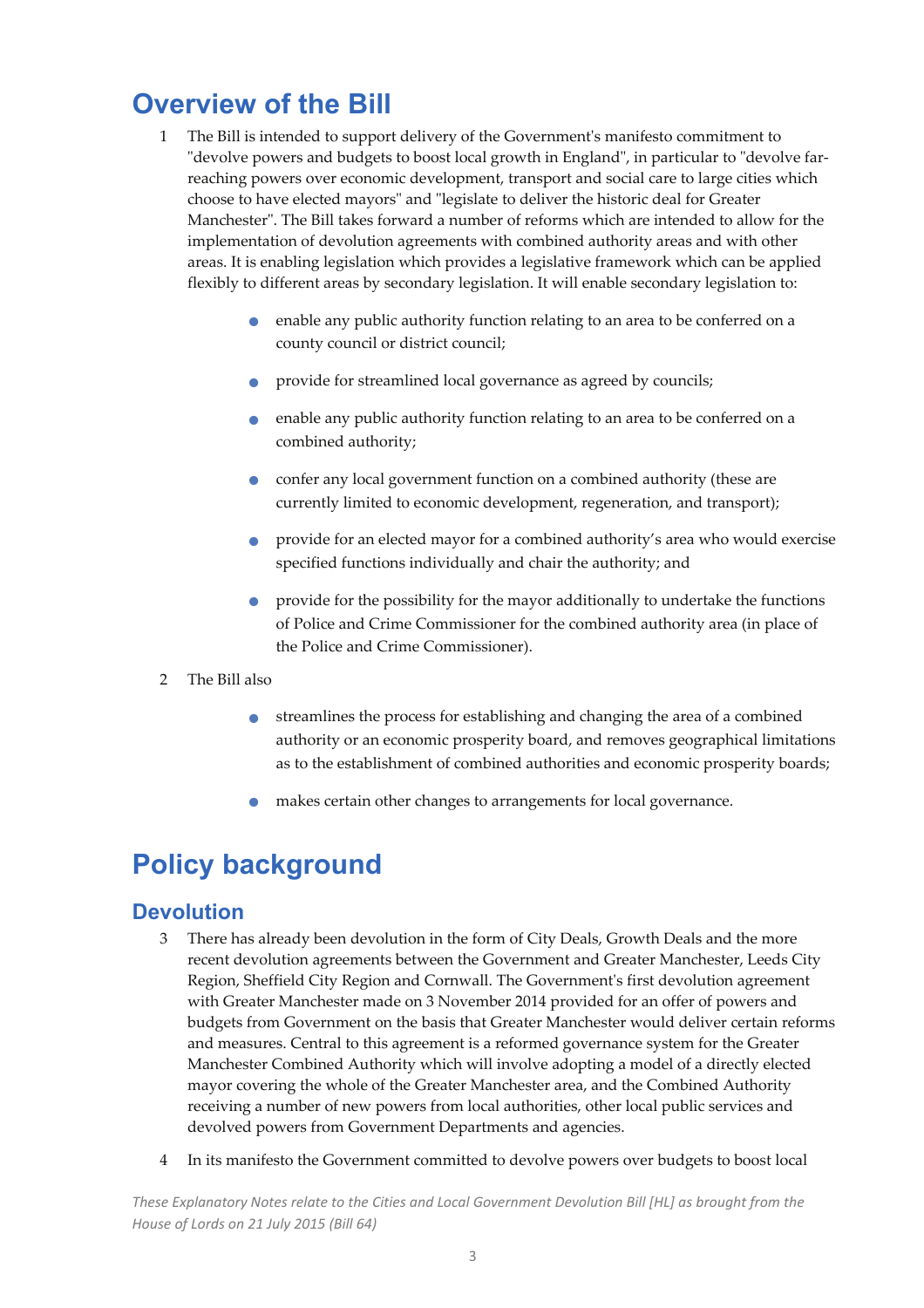growth in England. The Government therefore is ready to have conversations with any area about the powers that area wishes to be devolved to it and about their proposals for the governance to support these powers if devolved. The Governmentʹs intention is to conclude bespoke Devolution Deals with areas. Such Deals may involve powers being conferred on county councils, district councils and combined authorities. This Bill allows functions of public authorities to be conferred on county councils, district councils and combined authorities, including broadening the scope of powers that it is possible to confer on a combined authority.

#### Combined Authorities

- 5 Part 6 of the Local Democracy, Economic Development and Construction Act 2009 contains powers which enable the Secretary of State to make an order establishing a combined authority for an area which meets certain specified conditions. A combined authority is a corporate body which enables local authorities to work jointly to deliver improvements in economic development, regeneration and transport across a functional economic area. Before making an order the Secretary of State must be satisfied that its creation will improve the efficiency and effectiveness of transport and economic development in the area; and Parliament must approve the order. Five combined authorities have so far been established.
- 6 The Government considers that combined authorities are suitable governance structures to undertake a greater set of functions within their local area. This Bill would broaden the scope of powers that it is possible to confer on a combined authority and on all other local authorities including those in non‐metropolitan areas.

#### Elected Mayors

- 7 As stated in the manifesto commitment, "we will devolve far-reaching powers over economic development, transport and social care to large cities which choose to have elected mayors". With the devolution of powers from the centre to cities to give them greater control over powers currently exercised by ministers over transport, housing, skills and healthcare, the Government considers that it is necessary for the people of the area to have a single point of direct accountability. The Government's view is that for cities, elected mayors for combined authority areas will achieve this and ensure the continuation of strong democracy.
- 8 The Government will consider on a case by case basis the merit of transferring police and crime commissioner functions to the mayor of a combined authority area.

## **Legal background**

- 9 The legislation relating to the existing policy is set out in a combination of primary and subordinate legislation. The current provisions are:
	- Localism Act <sup>2011</sup>
	- Police Reform and Social Responsibility Act <sup>2011</sup>
	- Local Democracy, Economic Development and Construction Act <sup>2009</sup>
	- Local Government and Public Involvement in Health Act <sup>2007</sup>
	- Local Government Act <sup>2003</sup>
	- Local Government Act <sup>2000</sup>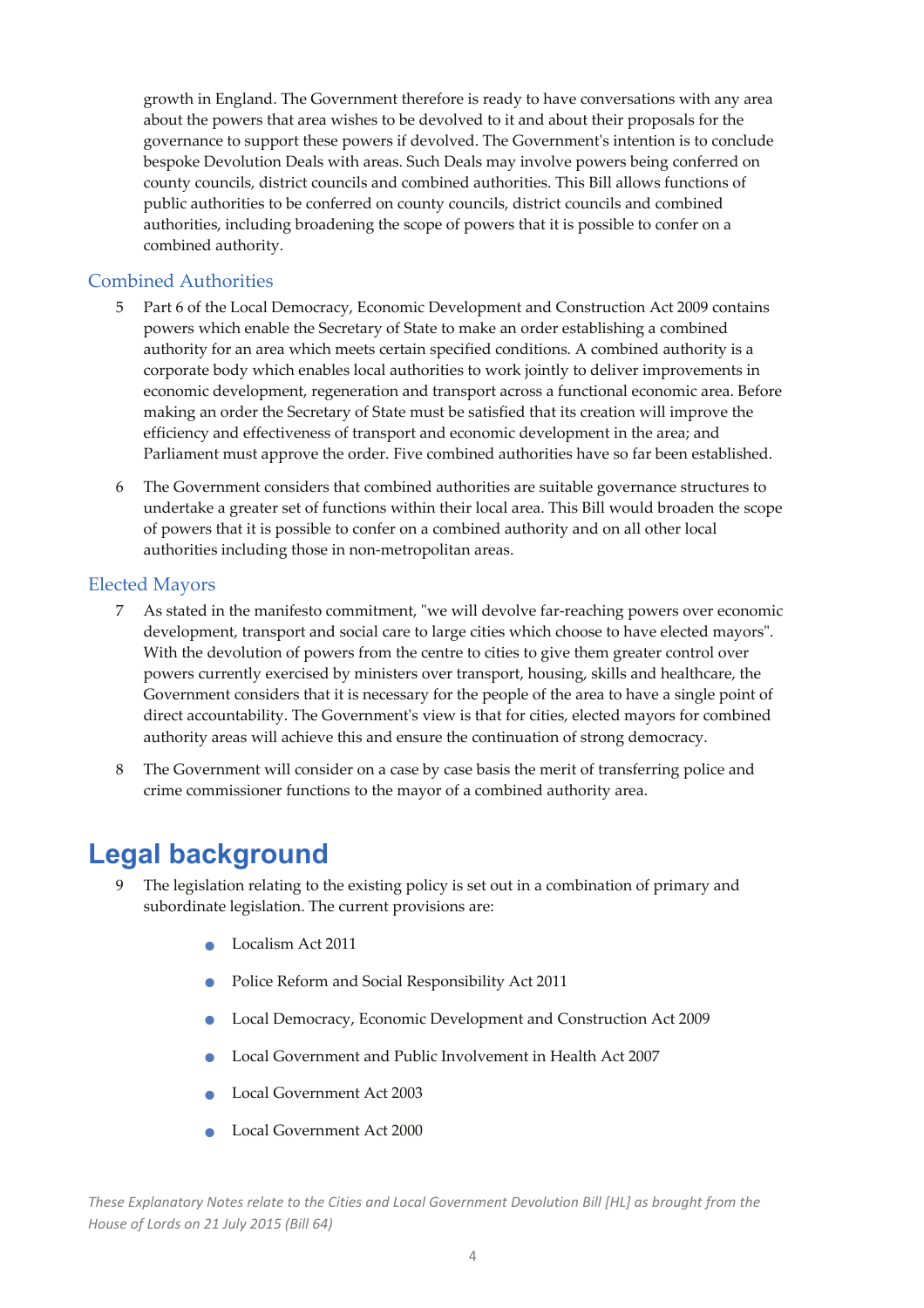- Local Government Act <sup>1999</sup>
- Police Act <sup>1996</sup>
- Local Government Finance Act <sup>1992</sup>
- Local Government and Housing Act <sup>1989</sup>
- Local Government Finance Act <sup>1988</sup>
- Representation of the People Act <sup>1983</sup>
- Local Government Act <sup>1972</sup>
- And secondary legislation made under the above Acts.

## **Territorial extent and application**

10 The provisions of the Bill extend to the whole of England and Wales. In effect, all of the provisions except clause 20 apply only in England as Part 6 of the Local Democracy, Economic Development and Construction Act 2009 (which enables combined authorities to be established) and the other provisions relating to governance arrangements (clause 16), apply only in England.

## **Commentary on provisions of Bill**

- 11 The Bill includes generic provisions (to be applied to individual areas agreeing deals by secondary legislation) which will:
	- a. remove the current statutory limitation on functions that can be conferred on a combined authority (currently economic development, regeneration, and transport);
	- b. enable local governance to be streamlined as agreed by councils;
	- c. enable public authority functions to be conferred on a combined authority or local authority;
	- d. enable an elected mayor for the combined authorityʹs area who would exercise specified functions individually and chair the authority;
	- e. enable the mayor to undertake the functions of Police and Crime Commissioner for the area (in place of the Police and Crime Commissioner); and
	- f. where a mayor is to have Police and Crime Commissioner functions, cancel Police and Crime Commissioner elections that would otherwise have taken place and allow the current Police and Crime Commissionerʹs term of office to be extended until the mayor is in place.

## **Reports and statements about local devolution**

#### Clause 1: Devolution: annual reports

12 Clause 1 places a statutory duty on the Secretary of State to provide annual reports to Parliament which set out information about devolution in all areas of England. The report must include information on the areas of the country where devolution deals have been completed and the areas of the country that have made proposals to the Secretary of State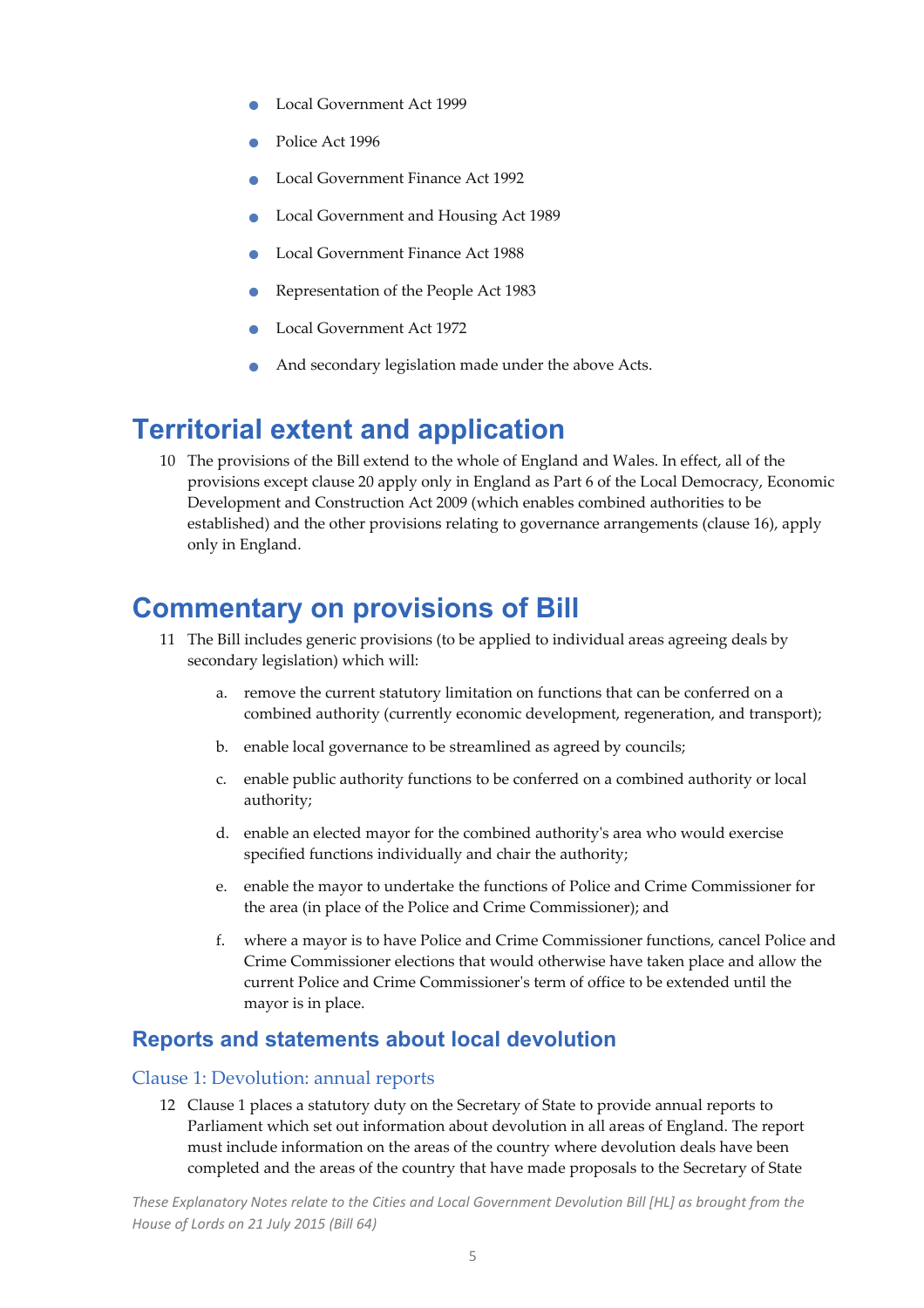where agreement has yet to be reached. Information on the additional financial resources and public functions that have been devolved through the deals should also be included.

#### Clause 2: Devolution statements

13 Clause 2 places a statutory duty on Ministers who introduce a Bill into either House of Parliament to make a devolution statement regarding the compatibility of the Bill with the principle that powers should be devolved to combined authorities or the most appropriate local level except where those powers can more effectively be exercised by central government. This statement must be made in writing before second reading.

## **Combined authorities**

## Clause 3: Power to provide for an elected mayor

- 14 Clause 3 inserts new Sections 107A and 107B into the Local Democracy, Economic Development and Construction Act 2009 ("the 2009 Act"), which empower the Secretary of State to provide by order for there to be an elected mayor of a combined authority area, who would be a member of, and chair, the combined authority.
- 15 Section 107B(1) provides that the Secretary of State can make an order for there to be an elected mayor of the area of a combined authority following a proposal being made by each county and district council within the area of a proposed, or existing, combined authority, or by an existing combined authority (the appropriate authorities) or with their consent. Section 107A(2) provides that such an order cannot be used as a condition for agreeing to the transfer of functions to a combined authority.
- 16 A proposal for there to be a mayor for the authorityʹs area may be included in a scheme prepared and published under section 109 or 112 of the 2009 Act. Section 109 of the 2009 Act provides that if two or more of the authorities who have conducted a review in accordance with section 108 conclude that the establishment of a combined authority would be likely to improve the exercise of statutory functions they may prepare and publish a scheme.
- 17 Subsection (3) of new section 107B provides that an order can be made under new section 107A without a proposal being made if (a) the Secretary of State considers it appropriate and all constituent councils consent or (b) if all of the appropriate authorities, of an existing combined authority, consent but one does not wish to adopt the mayoral model. Subsection (4) of new section 107B provides that the Secretary of State must make an order changing the area of the combined authority by removing the area of the non consenting constituent council from the existing area of the combined authority.
- 18 Subsection (2) of clause 3 introduces new Schedule 5B into the 2009 Act. New Schedule 5B makes provision for a default term of office for a mayor of four years and default dates on which elections for mayors are to take place, and provisions for an order to be made as to the dates on which and years in which elections for the return of an elected mayor may or must take place, the intervals between elections for the return of an elected mayor, the term of office of an elected mayor, and the filling of vacancies in the office of elected mayor.

## Clause 4: Deputy mayors, etc.

19 Clause 4 inserts new Section 107C into the 2009 Act, which requires a mayor of the area of a combined authority to nominate a deputy mayor from the members of the combined authority. The deputy mayor would take over the functions of the mayor in the event that the mayor is unable to act (e.g. due to illness) or the office of mayor is vacant (e.g. the mayor resigns).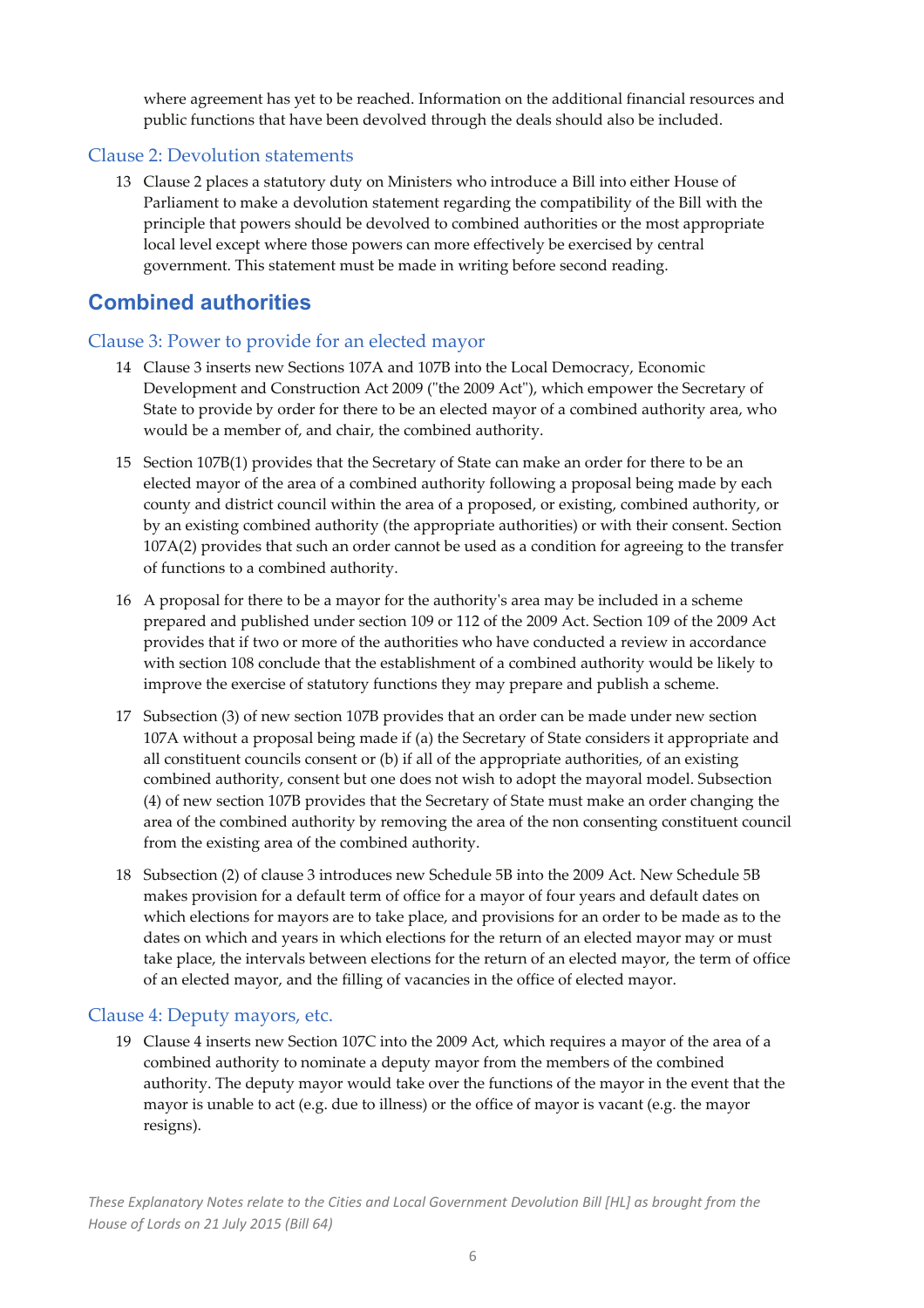### Clause 5: Functions

- 20 A mayoral combined authority is a single body corporate, which comprises the mayor and the remaining members of the combined authority. Clause 5 inserts new Section 107D into the 2009 Act. Subsection (1) of new section 107D allows the Secretary of State to provide by order that any function that is a function of the mayoral combined authority is exercisable only by the mayor. Such an order may only be made with the consent of all appropriate authorities. Subsection (3) provides that the mayor may arrange (a) for the deputy mayor to exercise any function exercisable by the mayor or (b) for any other member or officer of the combined authority to exercise any such function. Subsection (4) provides that an order made under subsection (1) may provide that the mayor may only delegate certain functions or that the mayor cannot delegate certain functions.
- 21 Subsection (6) of new section 107D provides that an order made under that section may (a) provide for members and officers of a mayoral combined authority to assist the mayor in the exercise of his/her functions, (b) confer ancillary powers on the mayor, (c) authorise the mayor to appoint a political adviser, and (d) provide for the terms and conditions of any appointment of a political adviser.
- 22 Clause 5 also inserts new section 107E into the 2009 Act. This enables the Secretary of State by order to enable the mayor to exercise the functions of a Police and Crime Commissioner in relation to the area. Such an order may only be made with the consent of all appropriate authorities. Where such an order is made, subsection (5) requires the Secretary of State to provide that there will be no Police and Crime Commissioner for that area from a specified date (in practice this will be the date that the mayor takes office) and enables the Secretary of State to cancel any Police and Crime Commissioner ordinary election that would otherwise take place in the area (whether before the date that the mayor takes over or after). The order can also extend the term of the existing Police and Crime Commissioner for the area and cancel any Police and Crime Commissioner by-election to fill a vacancy that arises in the six month period before the date that the Police and Crime Commissioner functions pass to the mayor.

## Clause 6: Financial matters

- 23 Clause 6 amends sections 39 and 40 of the Local Government Finance Act 1992 ("the 1992 Act") to include a mayoral combined authority as a major precepting authority, and enables a precept to be set in relation to funding of the mayoral functions. It also inserts a new section 107F in the 2009 Act which enables the Secretary of State to make provision for the costs of a mayor for the area of a combined authority that are incurred in, or in connection with, the exercise of mayoral functions to be met by precepts issued by the combined authority under section 40 of the 1992 Act.
- 24 Subsection (2) of new section 107F provides that only the mayor, acting on behalf of the combined authority, may issue precepts. Where a mayor takes on Police and Crime Commissioner functions, subsection (4) of the new section 107F provides that the precept is required to have two components: one for the mayor's PCC functions and one for their general functions. Calculating the PCC component of the precept will be a PCC function exercisable only by the mayor.
- 25 Subsection (5) of new section 107F provides that the Secretary of State may by order make provision (a) requiring the mayor to maintain a fund in relation to receipts arising and liabilities incurred, in the exercise of the mayor's functions, and (b) about the preparation of an annual mayoral budget. Subsection (6) provides that an order about the preparation of a mayoral budget may in particular make provision for (a) the mayor to prepare a draft budget, (b) the scrutiny of the draft budget, (c) the making of changes to the budget following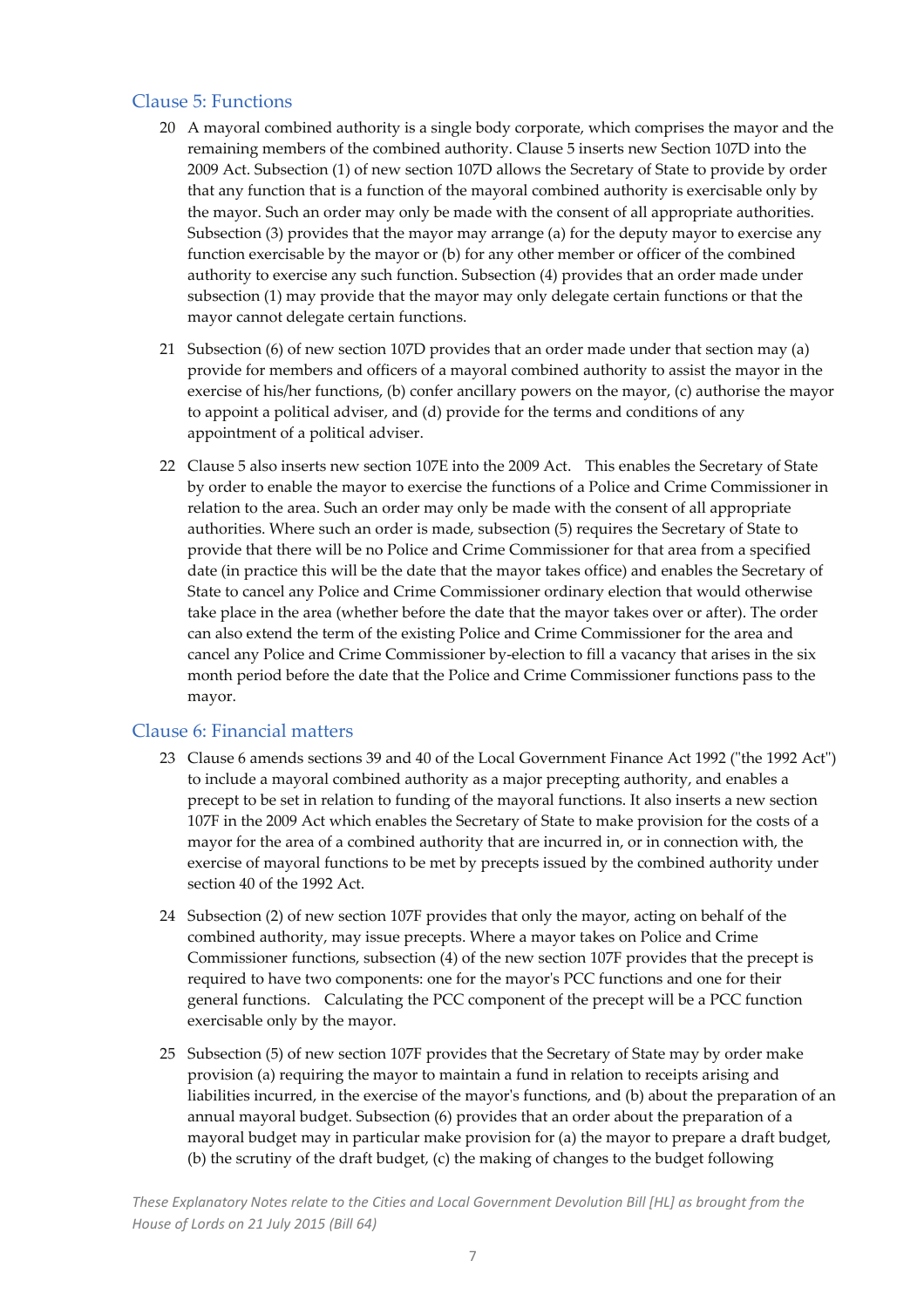scrutiny, (d) the approval of the draft by the mayoral combined authority, and (e) the basis on which such approval is to be given.

## **Combined authorities: additional functions**

#### Clause 7: Local authority functions

26 Clause 7 amends sections 105, 108, 109, and 112 of the 2009 Act to enable any combined authority by order to be conferred a broader set of functions than economic development, regeneration and transport. The authorities concerned can undertake a review of the exercise of statutory functions in the area and publish a scheme for the establishment of the combined authority. The authoritiesʹ review would consider whether the proposed changes would improve the exercise of the statutory functions. This replaces the previous requirements for the authoritiesʹ review to consider whether establishing or changing the combined authority is likely to improve the exercise of statutory functions relating to transport, regeneration and economic development; the effectiveness and efficiency of transport; and economic conditions in the area.

## Clause 8: Other public authority functions

- 27 Clause 8 inserts section 105A into the 2009 Act. Subsection (1) of new section 105A enables the Secretary of State by order to (a) make provision for a function of a public authority that is exercisable in relation to a combined authorityʹs area to be undertaken by the combined authority; or confer on a combined authority, in relation to its area, a function which corresponds to a function which another public authority has in relation to another area. Conditions or limitations can be specified together with any conferral of powers on combined authorities. This might, for example, be used to specify that a transfer of health powers would not change responsibilities in relation to the NHS Constitution or mandate.
- 28 An order made under subsection (1)(a) of new section 105A may make provision for the combined authority to have a function instead of another public authority, for the public function to be exercised concurrently with the other public authority, for the public function to be exercised jointly by the combined authority and public authority, or for the function to be exercised jointly by the combined authority and public authority but also continue to be exercised by the public authority alone. An order under subsection (1)(a) of new section 105A may also make provision for (a) the making of a scheme to transfer property, rights and liabilities from the public authority to the combined authority and (b) abolishing the public authority if it will no longer have any functions. Functions of a national regulatory nature cannot be conferred on a combined authority.
- 29 The clause also inserts new section 105B which specifies that an order under new section 105A can only be made if (a) the appropriate authorities make a proposal for the making of the order or (b) in the case of an existing combined authority, the authority consents and the Secretary of State considers that the making of the order is likely to improve the exercise of statutory functions in the area or areas to which the order relates. When laying before Parliament an order which transfers functions to an authority, the Secretary of State must also place a report before Parliament which sets out the effect of the order and why the Secretary of State considers it is appropriate to make it. The report must include any consultation and information which has been taken into account, for example any discussions with Police and Crime Commissioners in respect of consideration of policing within any deal, as well as any other evidence or contextual information that the Secretary of State considers it appropriate to include.

These Explanatory Notes relate to the Cities and Local Government Devolution Bill [HL] as brought from the *House of Lords on 21 July 2015 (Bill 64)*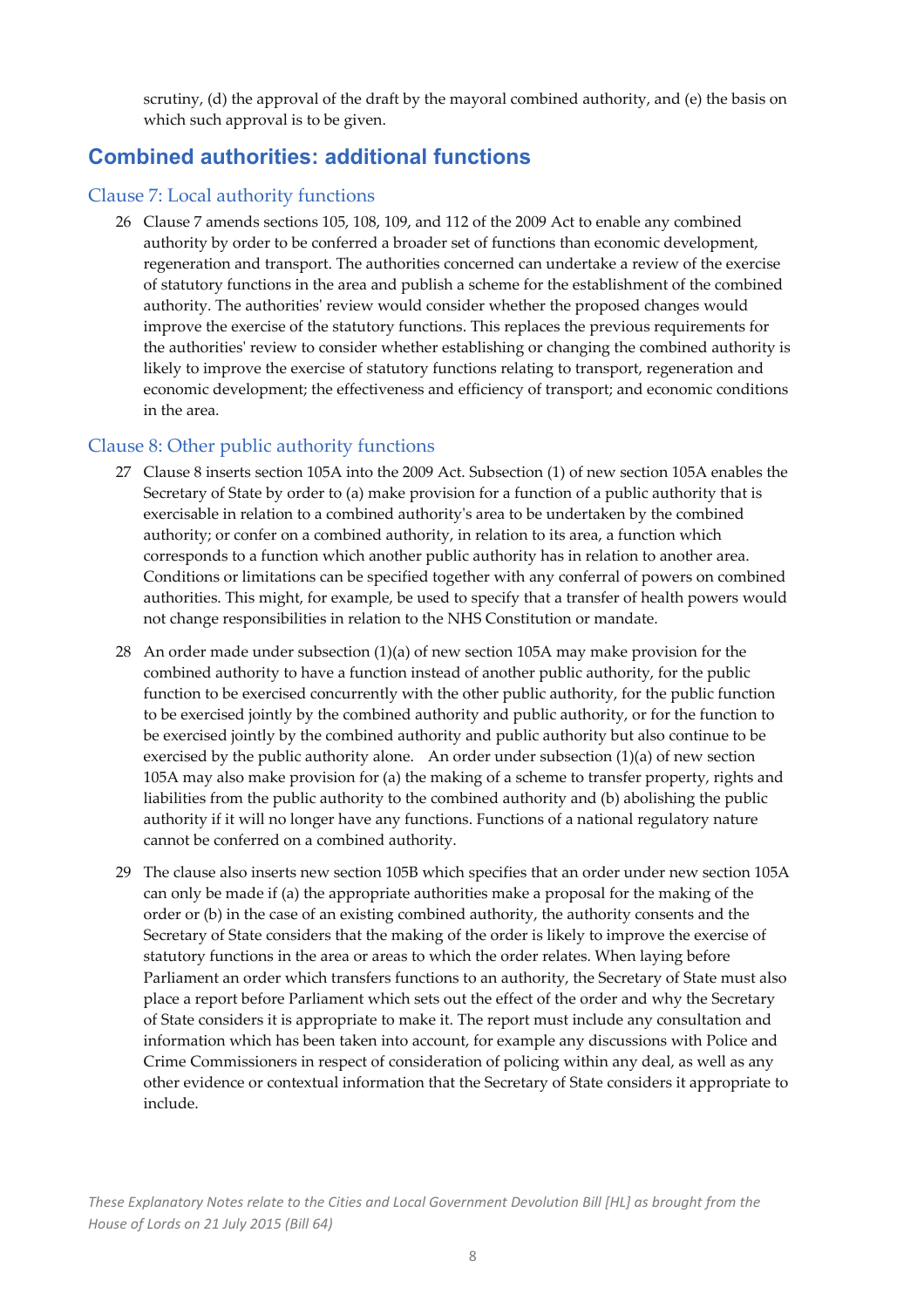## **Combined authorities: other provision**

## Clause 9: Overview and scrutiny committees

30 Clause 9 amends section 104 of the 2009 Act by inserting a new subsection (9) which introduces new Schedule 5A to the 2009 Act. New Schedule 5A requires all combined authorities to establish one or more overview and scrutiny committee(s) and an audit committee, with the functions and powers specified. It also enables the Secretary of State to make provision by order about the overview and scrutiny committee(s) of a combined authority. This provision may include details about the membership of an overview and scrutiny committee and the voting rights of such members; the person who is to be chair of such a committee; the appointment of a scrutiny officer of an overview and scrutiny committee; the circumstances in which matters may be referred to an overview and scrutiny committee; obligations on persons to respond to reports or recommendations made by an overview and scrutiny committee; the publication of reports, recommendations or responses; and the information which must, or must not, be disclosed to an overview and scrutiny committee.

## Clause 10: Funding of combined authorities

31 Clause 10 amends section 74 of the Local Government Finance Act 1988 to enable the Secretary of State by regulations to provide that a combined authority can levy for transport and any specified functions with the consent of the constituent councils. Specified functions cannot include functions which are exercisable individually by the mayor. It also amends the Local Government Finance Act 2003 enabling the Secretary of State by order to enable a combined authority to borrow to fund these specified functions, with councilsʹ consent.

## Clause 11: General power of competence

32 Clause 11 enables the Secretary of State by order to confer the General Power of Competence, found in Chapter 1 of Part 1 of the Localism Act 2011, on a combined authority, which would align its General Power of Competence with that of its constituent councils. The General Power of Competence gives authorities the same power to act that an individual generally has. If such a power is conferred on a combined authority, the more limited General Power of Competence in section 113A will be dis‐applied (se paragraph 9 of Schedule 4 to the Bill). Clause 11 requires the appropriate authorities to consent before such a power can be conferred.

## **Combined authorities and Economic Prosperity Boards: areas and procedure**

## Clause 12: Removal of geographical restrictions in relation to Economic Prosperity Boards

## 33 Clause 12 removes the current geographical restrictions in relation to the establishment of Economic Prosperity Boards (EPBs). Subsections (1) ‐ (4) remove the requirements in the the 2009 Act which prevent EPB areas from being contiguous or doughnut shaped.

- 34 Subsection (5) inserts new subsections (3A) and (3B) into section 99 of the the 2009 Act. These subsections require that when the Secretary of State is considering making orders to establish EPBs for areas where part of the proposed area of the EPB is separated from the rest of the EPB area or where a local government area which is not part of the EPB area is surrounded by the EPB area, he must additionally have regard to the likely impact of the creation of the EPB on economic development or regeneration in neighbouring local authority areas.
- 35 Subsection (6) inserts new subsections (2A) and (2B) into section 102 of the the 2009 Act. These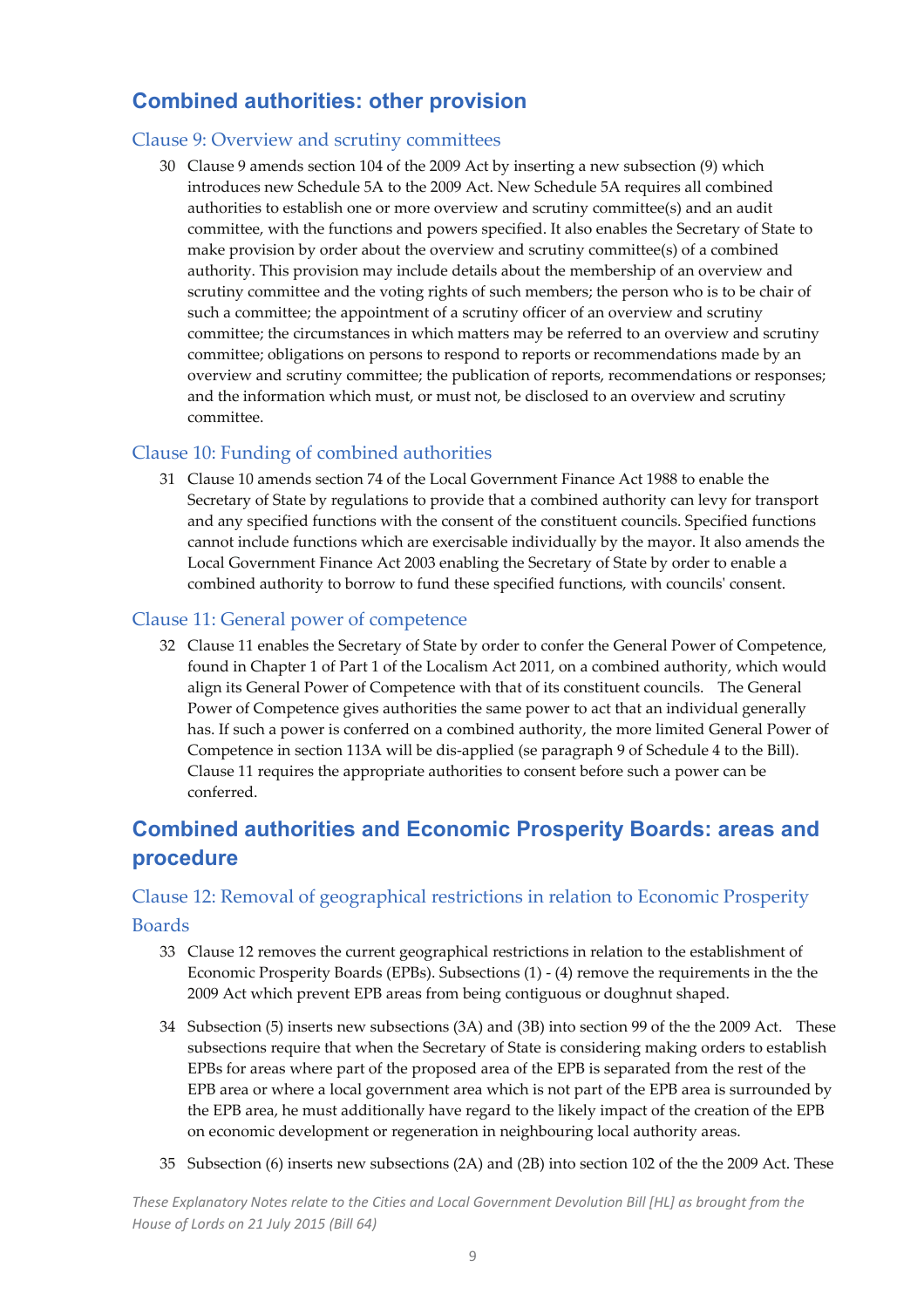apply when the Secretary of State is considering making changes to an existing EPB following a proposal from the area concerned. If the proposed area of the EPB includes part of the area which is separated from the rest of the area or if an area outside the EPB area is surrounded by local government areas within the area, the Secretary of State must have regard to the likely impact of the changes to the EPB on economic development or regeneration in each local government area adjacent to any part of the EPB area.

## Clause 13: Removal of geographical restrictions in relation to combined authorities

- 36 Clause 13 removes the current geographical restrictions in relation to the establishment of combined authorities by removing the requirements in the the 2009 Act which prevent combined authority areas from being contiguous or doughnut shaped.
- 37 Subsection (5) inserts new subsections (3A) and (3B) into section 110 of the the 2009 Act. These require that when the Secretary of State is considering making orders to establish a combined authority in an area where part of the area of the combined authority is separated from the rest of the combined authority area or where a local government area which is not part of the combined authority area is surrounded by the combined authority area, he must additionally have regard to the likely impact of the creation of the combined authority on the exercise of functions in neighbouring local authority areas.
- 38 Subsection (6) inserts new subsections (2A) and (2B) into section 113 of the the 2009 Act. These apply when the Secretary of State is considering making changes to an existing combined authority following a proposal from the area concerned. If part of the proposed area of the combined authority is separated from the rest of the combined authority area, or if a local government area which is not part of the combined authority area is surrounded by the combined authority area, the Secretary of State must have regard to the likely impact of the changes to the combined authority on the exercise of functions in the neighbouring local authority areas.

## Clause 14: Changes to existing Economic Prosperity Board

39 Clause 14 amends section 100 of the 2009 Act to amend the process by which minor changes can be made to an existing EPBʹs functions, constitution or funding. The requirement to undertake a review and publish a scheme is replaced by a requirement to make an application to the Secretary of State.

## Clause 15: Requirements in connection with establishment etc. of combined authority

40 New clause 15 amends existing provisions within sections 110 and 113 of the the 2009 Act to amend the process required in the establishment of a combined authority and changes within an existing combined authority. Amended sections 110 and 113 set out that the Secretary of State may make on order establishing a combined authority or making changes to an existing combined authority if he considers that doing so is likely to improve the exercise of statutory functions and each of the councils consent. If a scheme has been published, the Secretary of State must have regard to the scheme. The Secretary of State must carry out a public consultation unless a scheme has been published, the constituent councils carried out a public consultation and provided the Secretary of State with consultation responses, and the Secretary of State considers that no further consultation is necessary.

## **Local authorities: governance, constitution and functions**

## Clause 16: Governance arrangements etc of local authorities in England

41 Clause 16 provides for the Secretary of State to make regulations making provisions about local authorities' governance arrangements, their constitution and membership, and structural and boundary arrangements. For these purposes a local authority is a county council in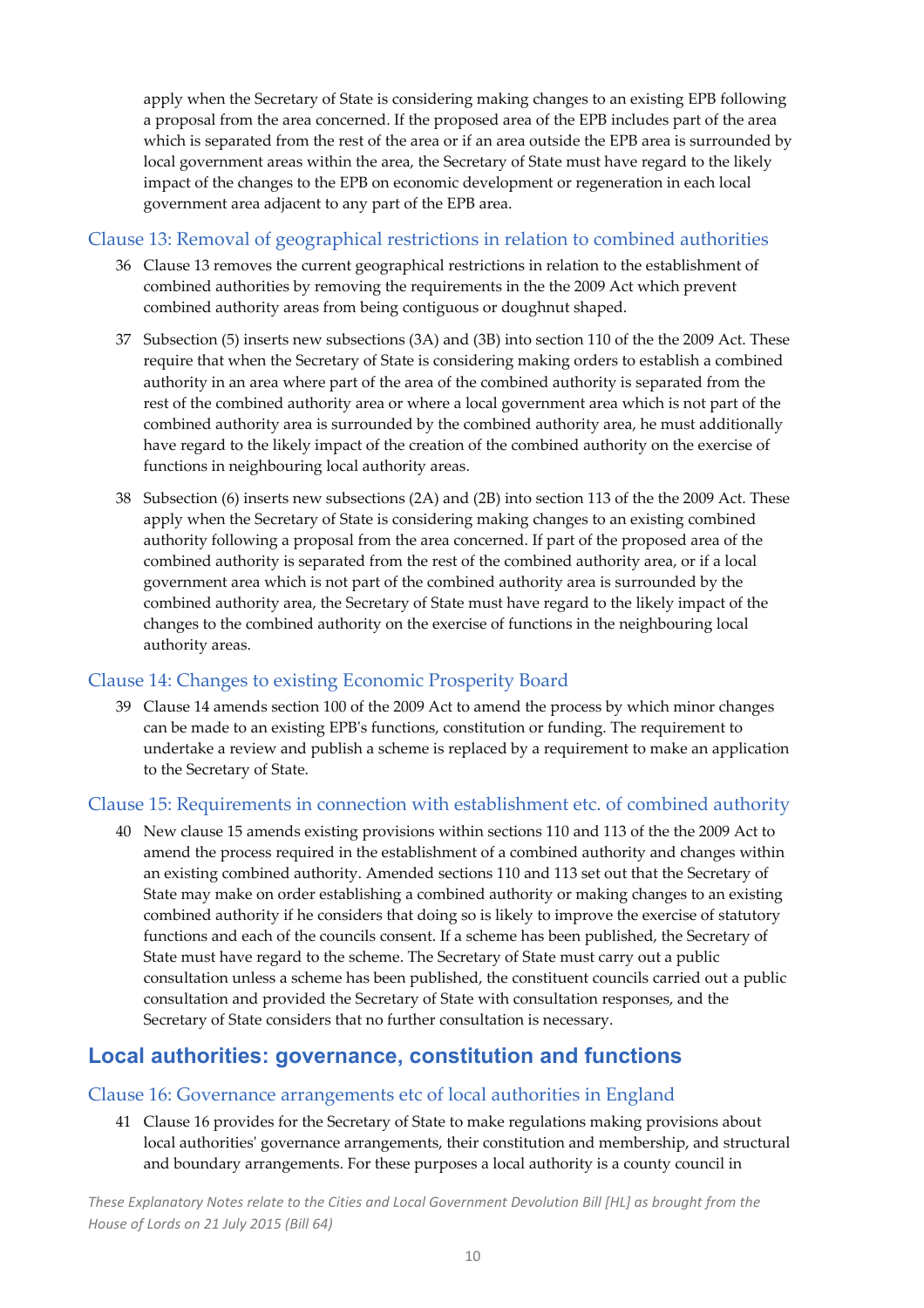England, a district council or a London Borough council.

- 42 Governance arrangements mean the arrangements an authority operates for taking decisions ‐ executive arrangements, the committee system, or prescribed arrangements as provided for under Part 1A of the Local Government Act 2000.
- 43 For structural, boundary, or other changes, the context in which this power could be used is where Devolution Deals, conferring powers and budgets on an area, are agreed by Government with areas where it may not be appropriate simply for the existing councils to establish a combined authority, or indeed where a combined authority is not appropriate.
- 44 An example may be where a single county, which may or may not be a unitary authority, covers a functional economic area which may be the basis for a Devolution Deal, and all the constituent councils involved agree that the strong and accountable governance needed for the new powers and budgets to be conferred on the area necessitates simplifying the local government structures for the area. That may involve mergers of councils, moves to unitary structures, or changing the democratic representation of the area with different electoral cycles and fewer councillors.
- 45 This power will enable the Secretary of State to effect those changes simply and efficiently. Regulations under this clause are to be made only with the consent of the local authorities to which the regulations apply. Such regulations would be subject to the affirmative procedure in Parliament and may include transitional, transitory or saving provision. In addition, at the same time as the Secretary of State makes any such regulations, he is required to lay a report in Parliament explaining what these regulations do, describing why they are being made, and including details of any consultation, taken into account, any representations considered, and any other evidence or contextual information the Secretary of State considers appropriate.

#### Clause 17: Power to transfer etc. public authority functions to certain local authorities

46 Clause 17 enables the Secretary of State to make regulations which (a) make provision for a function of a public authority that is exercisable in relation to a local authorityʹs area to be undertaken by the local authority; or (b) confer on a local authority, in relation to its area, a function which corresponds to a function which a public authority has in relation to another area. Conditions or limitations can be specified together with any conferral of powers on local authorities. Subsection (3) enables the regulations to make provision for the local authority to have the function instead of the public authority, for the public function to be exercised concurrently with the public authority, for the public function to be exercised jointly by the local authority and public authority, or for the function to be exercised jointly by the combined authority and public authority but also continue to be exercised by the public authority alone. Subsection (4) provides that regulations may also make provision for (a) the making of a scheme to transfer property, rights and liabilities from the public authority to the local authority and (b) abolishing the public authority if it will no longer have any functions. A regulatory function exercisable by a public body in relation to the whole of England cannot be conferred on a local authority.

#### Clause 18: Section 17: procedure etc.

47 Clause 18 specifies the procedure to be followed for the Secretary of State to make regulations under clause 17. Regulations can only be made if the local authority consents and the Secretary of State considers that making the regulations is likely to improve the exercise of statutory functions in the local authority's area. Subsection (4) requires the Secretary of State to lay a report before Parliament when laying the regulations, which set out the effect of the regulation the reason that the Secretary of State considers them appropriate. Subsection (3) provides that the regulations may only be made following approval from each House of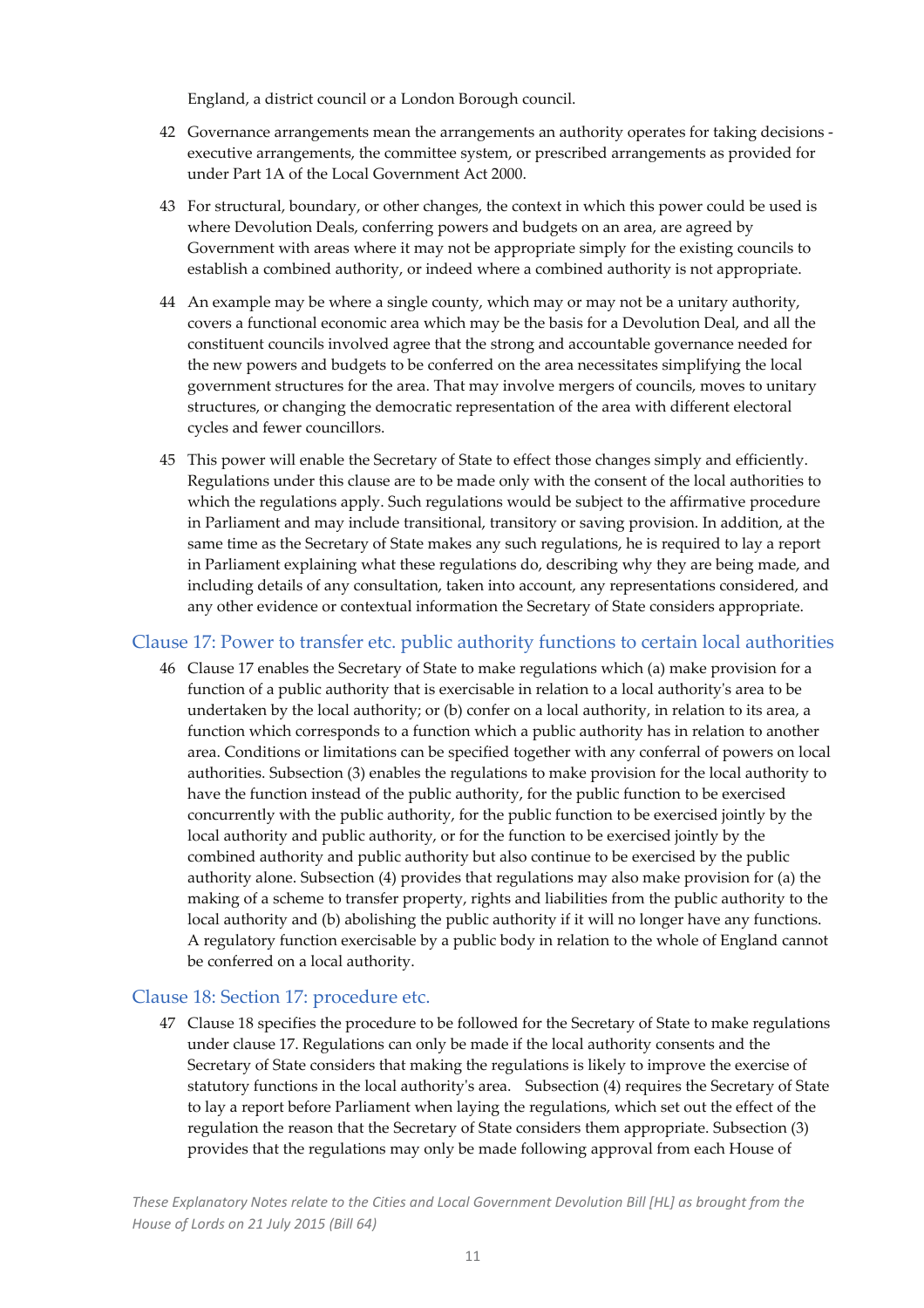Parliament. Subsections (4) and (5) provide that when laying the regulations before Parliament the Secretary of State must lay a report before both Houses of Parliament explaining what the regulations do and why he proposes to make the regulations, to include details of any consultation taken into account by the Secretary of State as well as any representations considered in connection with the regulations and any other evidence or contextual information that the Secretary of State considers it appropriate to include.

### Clause 19: Devolving health service functions

48 Clause 19 requires that the Secretary of State responsible for such services must continue to be able to fulfil his statutory duties conferred by existing legislation notwithstanding any transfer of functions under clause 8, 17 or 18. It also requires that the combined authority or other public body to whom the functions are transferred should adhere to national standards and accountabilities which are attached to those functions under existing legislation.

#### Clause 20: Governance arrangements for local government: entitlement to vote

49 Clause 20 amends the Representation of the People Act 1983 to reduce the minimum voting age for local government electors in England and Wales from 18 to 16.

#### Clause 21: Referendums to undo change to mayor and cabinet executive

50 Clause 21 amends the Local Government Act 2000. It removes the existing moratorium on petitions for changing governance arrangements in areas that have directly elected mayors, where these have been elected following a referendum that had been required under an order made by the Secretary of State under that Act, and agreed by Parliament. As of the date of these Explanatory Notes, only Bristol has a mayor elected following a referendum.

## **Final provisions**

#### Clause 22: Minor and consequential amendments

51 Clause 22 enables the Secretary of State to make amendments consequential on any provision in this Act, including transitional, transitory or savings provisions.

#### Clause 23: Extent

52 Clause 23 provides for the Act to extend to England and Wales.

#### Clause 24: Commencement

53 Clause 24 provides for the extent, commencement and short title of this Act, together with the powers conferred by the Bill to make secondary legislation, to come into force on the day on which it is passed. Other provisions will come into force two months after Royal Assent.

#### Clause 25: Short title

54 Clause 25 provides the short title of the Act as the Cities and Local Government Devolution Act 2015.

## **Schedules**

#### Schedule 1: Mayors for combined authority areas: further provision about elections

55 Schedule 1 inserts Schedule 5B into the 2009 Act to make provisions about the elections of mayors of combined authority areas. The Schedule provides a default term of office of four years for an elected mayor, and the dates on which elections for the return of a mayor will take place. It enables the Secretary of State to make further provision on the timing of elections, for example the date on which an election is to be held and the length of a mayorʹs term.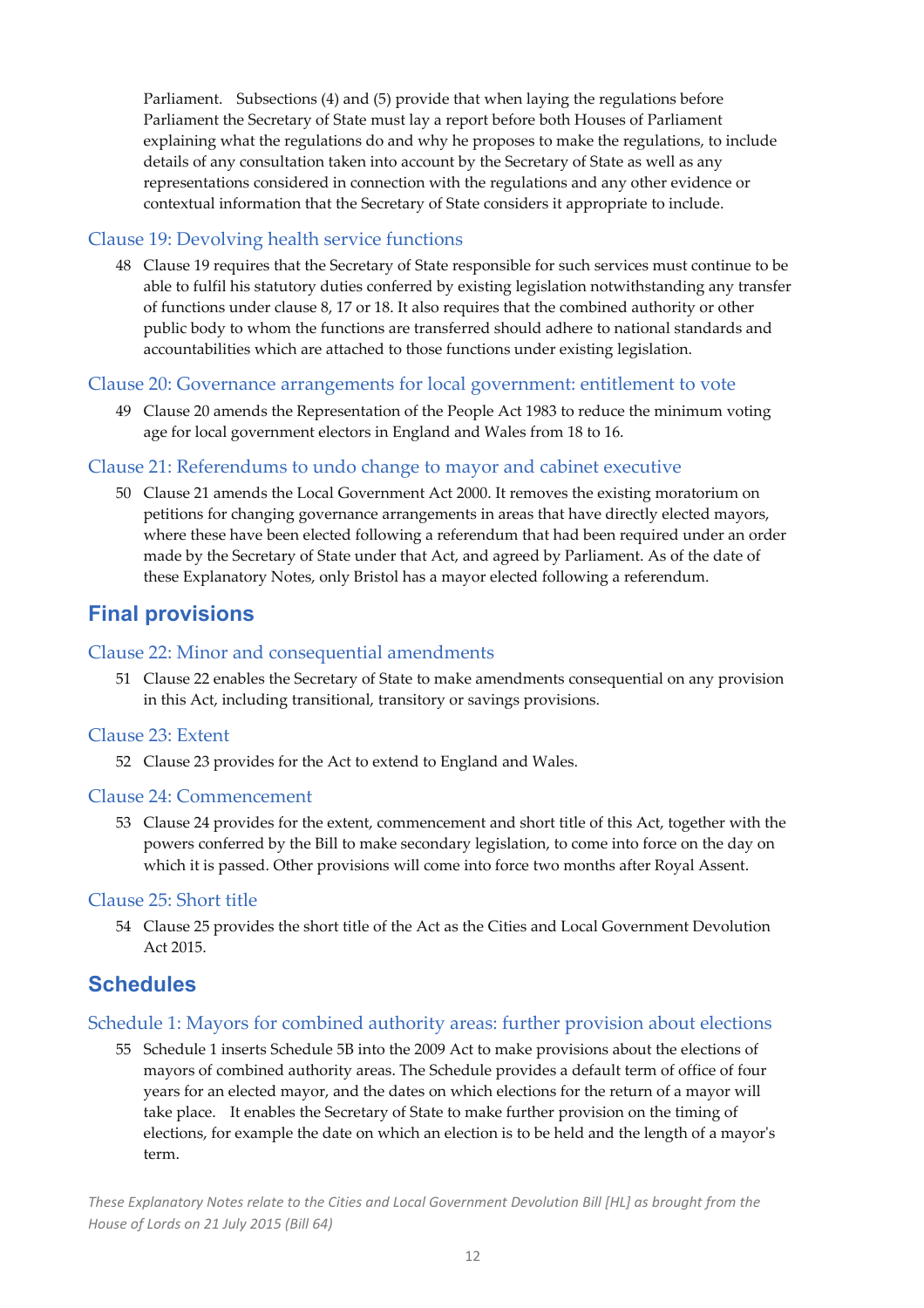- 56 It details that the voting system for an elected mayor will be by simple majority unless there are three or more candidates, in which case it will be by supplementary vote. In the supplementary vote system, electors give a first and second preference so that if no candidate has a majority of first preference votes, the second preference votes will be taken into account. The Schedule sets out that those entitled to vote are those that would be entitled to vote at local government elections.
- 57 The Schedule provides that an elected mayor for the area of a combined authority cannot also be a councillor and sets out the qualification and disqualification criteria for people to be able to stand for election or hold the office of elected mayor of the area of a combined authority.
- 58 The Schedule also provides that the Secretary of State, after consulting the Electoral Commission, may make provision about the conduct and the questioning of the elections for elected combined authority mayors.

## Schedule 2: Mayors for combined authority areas: police and crime commissioner functions

- 59 Schedule 2 inserts Schedule 5C into the 2009 Act and makes further provision in relation to orders made under section 107E (orders transferring Police and Crime Commissioner functions to mayors). It is envisaged that, whilst an initial order under section 107E will set out that the mayor is to take over Police and Crime Commissioner functions from the Police and Crime Commissioners for the area, the detailed arrangements will be set out in a subsequent order under Schedule 5C.
- 60 Schedule 5C enables the Secretary of State to provide by order that the mayor may exercise all Police and Crime Commissioner functions or a limited number. But there are some functions that must always be exercisable by the mayor (including holding the relevant chief constable to account and issuing a police and crime plan). This Schedule also details a number of essential matters that, where Police and Crime Commissioner functions are transferred to a mayor, the Secretary of State must put in place by order. These include enabling the mayor to appoint a deputy mayor for Police and Crime Commissioner functions, requiring the establishment of a scrutiny panel for policing matters, giving the panel the power to suspend the mayor from exercising Police and Crime Commissioner functions and requiring the mayor to keep a police fund and prepare an annual budget in relation to the exercise of Police and Crime Commissioner functions.
- 61 Where a mayor is to exercise Police and Crime Commissioner functions, paragraph 8 of Schedule 5C requires the Secretary of State to apply the same disqualification criteria to persons being elected or holding office as a mayor as currently apply to Police and Crime Commissioners. These provisions will be additional to the criteria that already exist in relation to mayors (paragraphs 7 and 8 of new Schedule 5B) and therefore mean that more stringent qualification and disqualification criteria can be applied to mayors that exercise Police and Crime Commissioner functions, in line with the criteria that currently apply in relation to Police and Crime Commissioners.

## Schedule 3: Overview and scrutiny committees

- 62 Schedule 3 inserts Schedule 5A into the 2009 Act. It places a requirement on all combined authorities to establish one or more overview and scrutiny committee and sets out the way in which such committees will be comprised and operate.
- 63 New Schedule 5A provides that an overview and scrutiny committee for a combined authority has the power to review and scrutinise decisions made, or action taken, by the combined authority and, in the case of a mayoral combined authority, the mayor on behalf of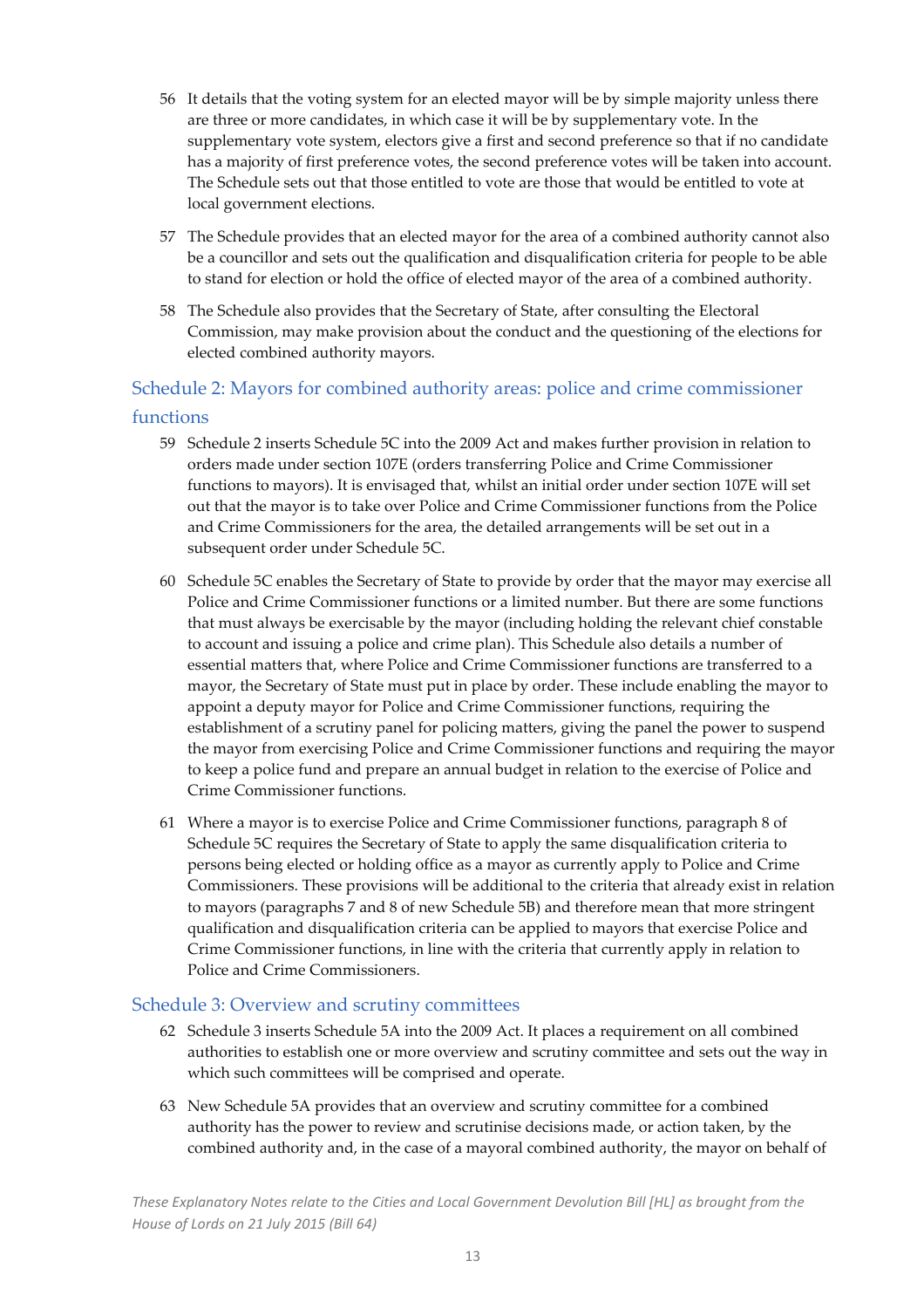the combined authority. The committee may also make reports and recommendations in respect of the discharge of functions of the combined authority and about any matters that affect the authorityʹs area or its inhabitants. An overview and scrutiny committee will be able to call‐in a decision which has been made but not implemented, direct that the decision cannot be implemented while it is called in, and recommend that the decision be reconsidered. Paragraph 3(2)(h) gives the Secretary of State the power to provide for a minimum or maximum call‐in period. An overview and scrutiny committee may require the members and officers of the authority to answer questions before it.

- 64 Provisions about the membership and structure of an overview and scrutiny committee for a combined authority are also included in Schedule 5A. Paragraph 2(1) provides that an overview and scrutiny committee may appoint one or more sub‐committees to discharge its functions. The Schedule provides that the majority of members of an overview and scrutiny committee must be members of constituent councils of the combined authority area and the membership may not include any member of the combined authority. Paragraphs 3(4) and 3(5) of Schedule 5A provide that the chair of the committee must be either an independent person or a member of a constituent council who is not of the same political party as, in the case of a mayoral combined authority, the mayor, or, in the case of any other combined authority, the largest political party on the combined authority. The Secretary of State may make further provision by order about matters including membership, voting and the chair.
- 65 New Schedule 5A also requires a combined authority to appoint an audit committee to review and scrutinise the authorityʹs financial affairs, and review and assess the authorityʹs risk management, internal control, corporate governance arrangements, and the economy, efficiency and effectiveness with which resources have been used. It requires that at least one member of the audit committee be an independent member.

## Schedule 4: Minor and consequential amendments

- 66 This Schedule makes minor and consequential amendments to the Local Government Finance Act 1988 and to the 2009 Act relating to the newly created 'mayoral combined authority', to allow the Secretary of State to provide for a function to be exercised across part of the area of a combined authority, and to allow the Secretary of State to make different provisions for different authorities or different descriptions of authority.
- 67 Paragraph 4 amends section 104 of the the 2009 Act to enable a county council to transfer its transport functions to a combined authority for part of the countyʹs area, which aligns with the areas of the district councils included within the area of the combined authority.
- 68 Paragraphs 13 to 17 of the Schedule amends sections 15, 17, 18 and 20 of the Localism Act 2011 to limit the power to transfer functions at section 15 of that Act to an EPB, as the Bill makes separate provision to transfer functions to combined authorities, county councils and district councils.

## **Commencement**

69 The extent, commencement and short title of this Act, together with the powers conferred by the Bill to make secondary legislation to make saving, transitory or transitional provision in connection with the coming into force of any provision of this Act, will come into force on the day on which it is passed. Other provisions will come into force two months after Royal Assent.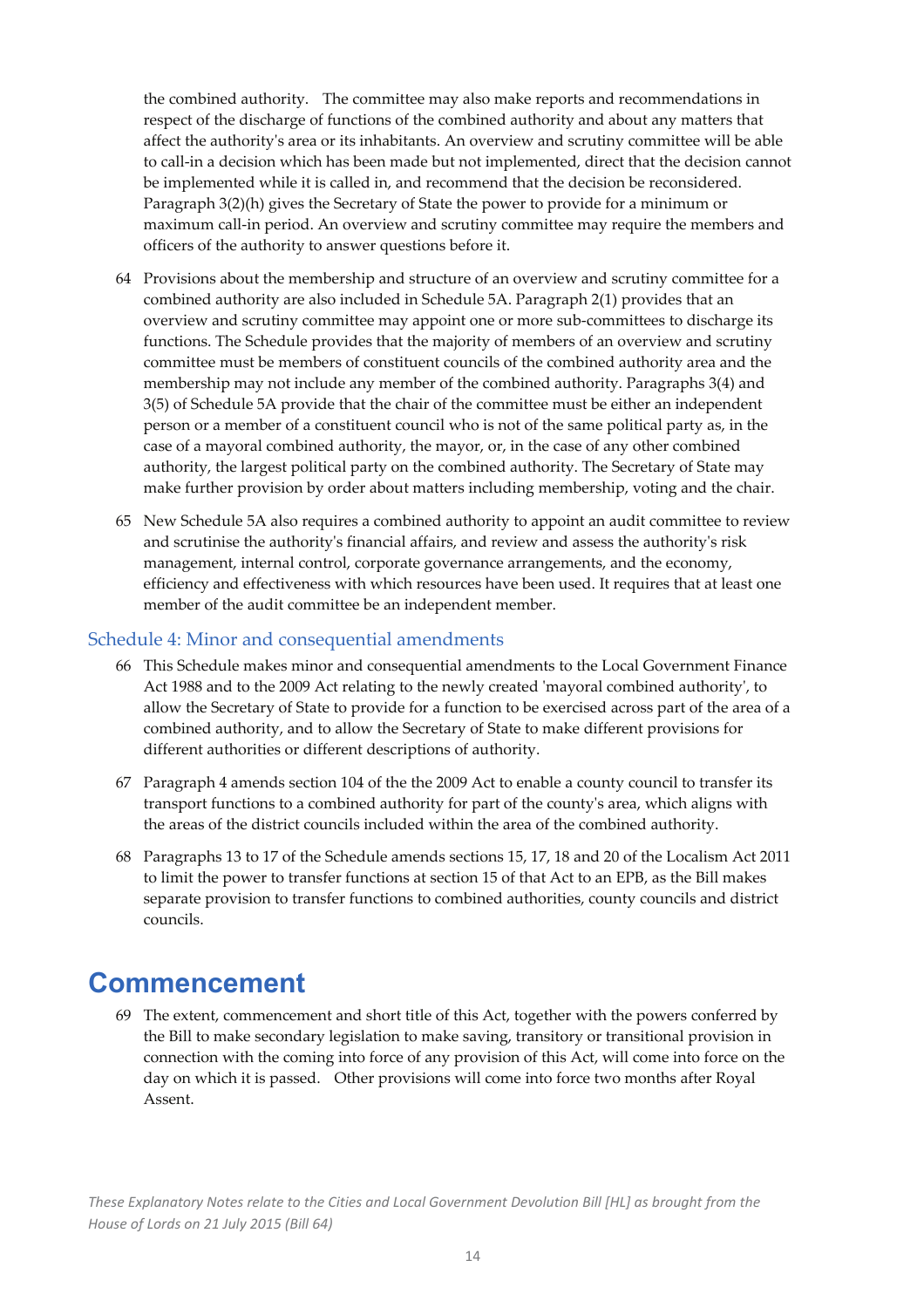## **Financial implications of the Bill**

- 70 The powers within the Bill enable the Secretary of State, with consent from appropriate authorities, to establish the position of an elected mayor for the area of a combined authority and broaden the functions that combined authorities are able to undertake. This can lead to activity which can incur expenditure, such as needing to hold elections to the position of the elected mayor for the areas of a combined authority. However, where combined authorities are established the Bill requires the Secretary of State to consider that doing so would improve the exercise of the statutory functions ‐ which includes improving their value for money. Exercising any of the powers conferred by the Bill is within the discretion of the Secretary of State, and it is open to the Secretary of State to refrain from exercising them if he were to consider this would lead to greater costs in the delivery of local services. Furthermore, where the mayor is also to take on the functions of the Police and Crime Commissioner, there will be no separate election for the Police and Crime Commissioner. Therefore it is expected that the establishment of a combined authority and / or the position of mayor would lead to greater efficiencies and greater local transparency and decision making, and therefore not increase public expenditure. The context in which the powers are to be exercised is expected to be where Government has agreed devolutionary deals with particular areas. For example, in November 2014 such a deal was agreed with Greater Manchester, the implementation of which is being enabled through the provisions in this Bill; the Greater Manchester deal will be cost neutral to the Exchequer.
- 71 Provision introduced by amendment in the House of Lords, amending the Representation of the People Act 1983 to reduce the minimum voting age for local government electors in England and Wales from 18 to 16, would have the effect of marginally increasing the cost of local government elections overall, as more voters are registered.

## **Parliamentary approval for financial costs or for charges imposed**

72 A money resolution will be required in the House of Commons. The Bill is likely to result in expenditure in relation to conferring new functions on local authorities or combined authorities, and in relation to mayors, including funding the office of mayors, as well as voting.

## **Compatibility with the European Convention on Human Rights**

73 Greg Clark, Secretary of State for the Department of Communities and Local Government has stated that in his view the provisions of the Cities and Local Government Devolution Bill are compatible with the Convention rights.

## **Related documents**

- 74 The following documents contain further information which is relevant to this Bill
	- Chancellor's "Northern Powerhouse" speech 23 June 2014 https://www.gov.uk/government/speeches/chancellor‐we‐need‐a‐northern‐ powerhouse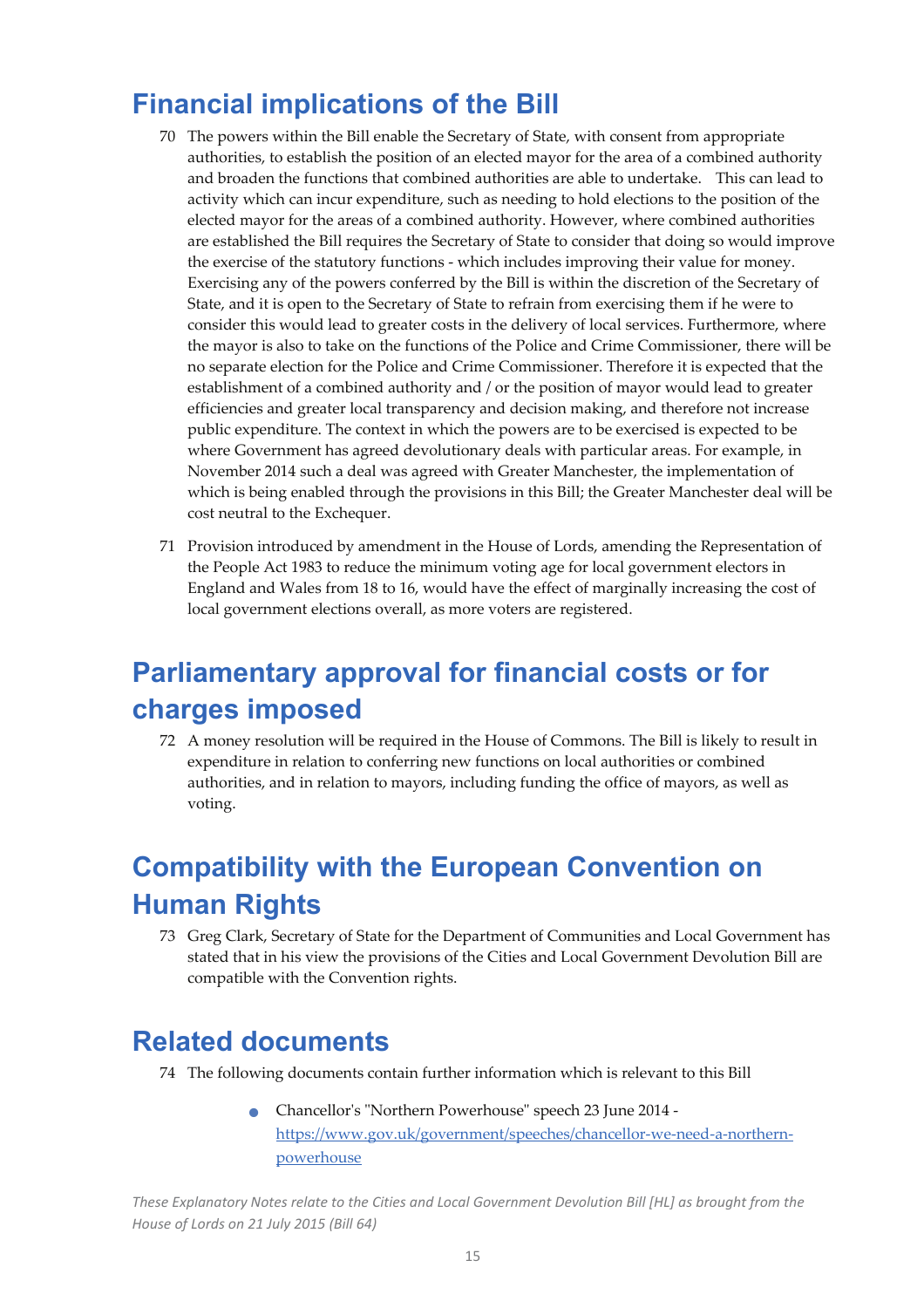- Governmentʹ<sup>s</sup> devolution agreement with Greater Manchester <sup>3</sup> November <sup>2014</sup> - https://www.gov.uk/government/publications/devolution-to-the-greatermanchester-combined-authority-and-transition-to-a-directly-elected-mayor
- Government's manifesto https://www.conservatives.com/Manifesto
- Chancellor's speech on 14 May 2015 https://www.gov.uk/government/speeches/chancellor‐on‐building‐a‐northern‐ powerhouse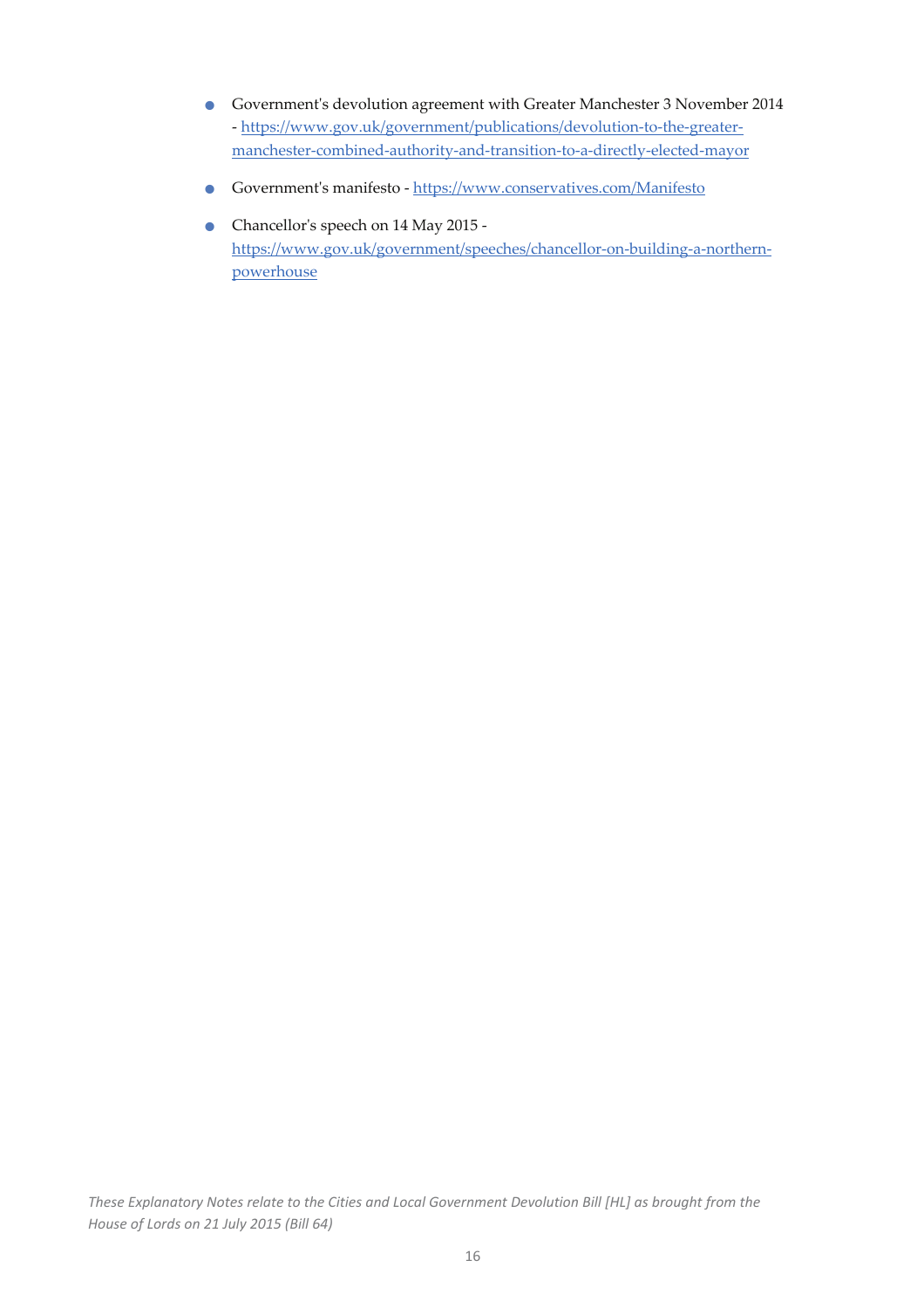## **Annex A - Territorial extent and application**

| <b>Provision</b>                                          | England                                                  | Wales                                                  |                                                      | <b>Scotland</b>                |                                                      | Northern Ireland                                 |                                                             |
|-----------------------------------------------------------|----------------------------------------------------------|--------------------------------------------------------|------------------------------------------------------|--------------------------------|------------------------------------------------------|--------------------------------------------------|-------------------------------------------------------------|
|                                                           | <b>Extends to E</b><br>& W and<br>applies to<br>England? | <b>Extends to</b><br>E & W and<br>applies to<br>Wales? | Legislative<br>Consent<br><b>Motion</b><br>required? | <b>Extends to</b><br>Scotland? | Legislative<br>Consent<br><b>Motion</b><br>required? | <b>Extends to</b><br><b>Northern</b><br>Ireland? | Legislative<br><b>Consent</b><br><b>Motion</b><br>required? |
| Reports and statements about local devolution             |                                                          |                                                        |                                                      |                                |                                                      |                                                  |                                                             |
| Clause 1                                                  | Yes                                                      | <b>No</b>                                              | N <sub>o</sub>                                       | No                             | <b>No</b>                                            | No                                               | <b>No</b>                                                   |
| Clause 2                                                  | Yes                                                      | No                                                     | No                                                   | No                             | No                                                   | No                                               | No                                                          |
| Mayoral combined authorities                              |                                                          |                                                        |                                                      |                                |                                                      |                                                  |                                                             |
| Clause 3                                                  | Yes                                                      | No                                                     | No                                                   | No                             | No                                                   | No                                               | No                                                          |
| Clause 4                                                  | Yes                                                      | No                                                     | No                                                   | No                             | No                                                   | No                                               | No                                                          |
| Clause 5                                                  | Yes                                                      | No                                                     | No                                                   | No                             | No                                                   | No                                               | No                                                          |
| Clause 6                                                  | Yes                                                      | No                                                     | No                                                   | No                             | No                                                   | No                                               | No                                                          |
| Combined authorities: additional functions                |                                                          |                                                        |                                                      |                                |                                                      |                                                  |                                                             |
| Clause 7                                                  | Yes                                                      | No                                                     | No                                                   | No                             | No                                                   | <b>No</b>                                        | No                                                          |
| Clause 8                                                  | Yes                                                      | No                                                     | No                                                   | No                             | No                                                   | No                                               | No                                                          |
| Combined authorities: accountability etc                  |                                                          |                                                        |                                                      |                                |                                                      |                                                  |                                                             |
| Clause 9                                                  | Yes                                                      | No                                                     | No                                                   | No                             | No                                                   | No                                               | No                                                          |
| Clause 10                                                 | Yes                                                      | No                                                     | No                                                   | No                             | No                                                   | No                                               | No                                                          |
| Clause 11                                                 | Yes                                                      | No                                                     | No                                                   | No                             | No                                                   | No                                               | No                                                          |
| Combined authorities and EPBs: areas and procedure        |                                                          |                                                        |                                                      |                                |                                                      |                                                  |                                                             |
| Clause 12                                                 | Yes                                                      | No.                                                    | No                                                   | No                             | No                                                   | <b>No</b>                                        | No                                                          |
| Clause 13                                                 | Yes                                                      | <b>No</b>                                              | No                                                   | No                             | No                                                   | <b>No</b>                                        | <b>No</b>                                                   |
| Clause 14                                                 | Yes                                                      | No                                                     | No                                                   | No                             | No                                                   | No                                               | No                                                          |
| Local authorities: governance, constitution and functions |                                                          |                                                        |                                                      |                                |                                                      |                                                  |                                                             |
| Clause 15                                                 | Yes                                                      | No                                                     | N <sub>o</sub>                                       | No                             | No                                                   | No                                               | No                                                          |
| Clause 16                                                 | Yes                                                      | No                                                     | No                                                   | No                             | No                                                   | No                                               | No                                                          |
| Clause 17                                                 | Yes                                                      | No                                                     | No                                                   | No                             | No                                                   | No                                               | No                                                          |
| Clause 18                                                 | Yes                                                      | No                                                     | No                                                   | No                             | No                                                   | No                                               | No                                                          |
| Clause 19                                                 | Yes                                                      | No                                                     | No                                                   | No                             | No                                                   | No                                               | No                                                          |
| Clause 20                                                 | No                                                       | Yes                                                    | No                                                   | No                             | No                                                   | No                                               | No                                                          |
| Clause 21                                                 | Yes                                                      | No                                                     | No                                                   | No                             | No                                                   | No                                               | No                                                          |
| Final provisions                                          |                                                          |                                                        |                                                      |                                |                                                      |                                                  |                                                             |
| Clause 22                                                 | Yes                                                      | No                                                     | No                                                   | No                             | No                                                   | No                                               | No                                                          |
| Clause 23                                                 | Yes                                                      | No                                                     | No                                                   | No                             | No                                                   | No                                               | No                                                          |
| Clause 24                                                 | Yes                                                      | No                                                     | No                                                   | No                             | No                                                   | No                                               | No                                                          |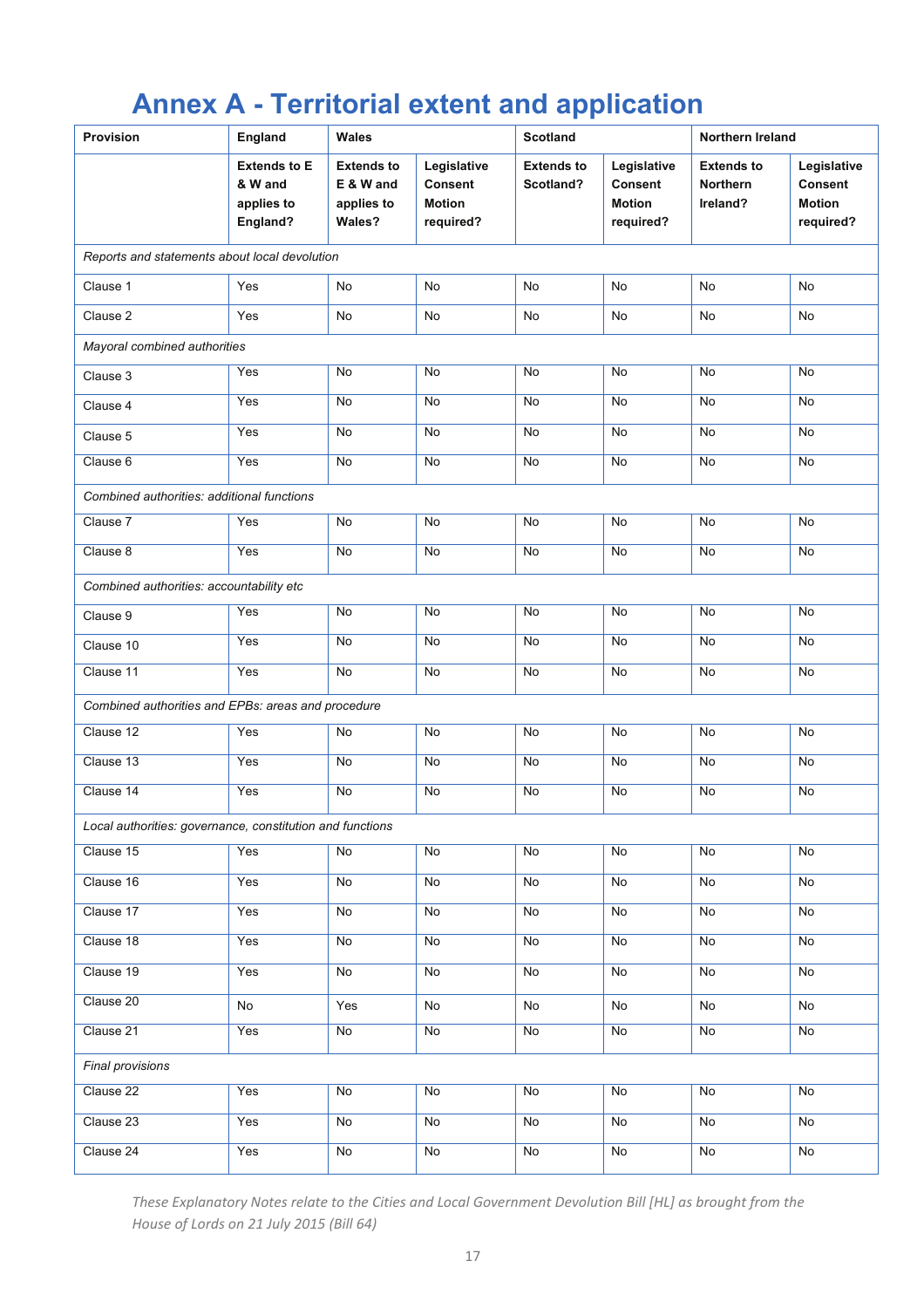| Clause 25 | Yes | N0. | Nc | No. | . No | <b>NC</b> | No |
|-----------|-----|-----|----|-----|------|-----------|----|
|           |     |     |    |     |      |           |    |